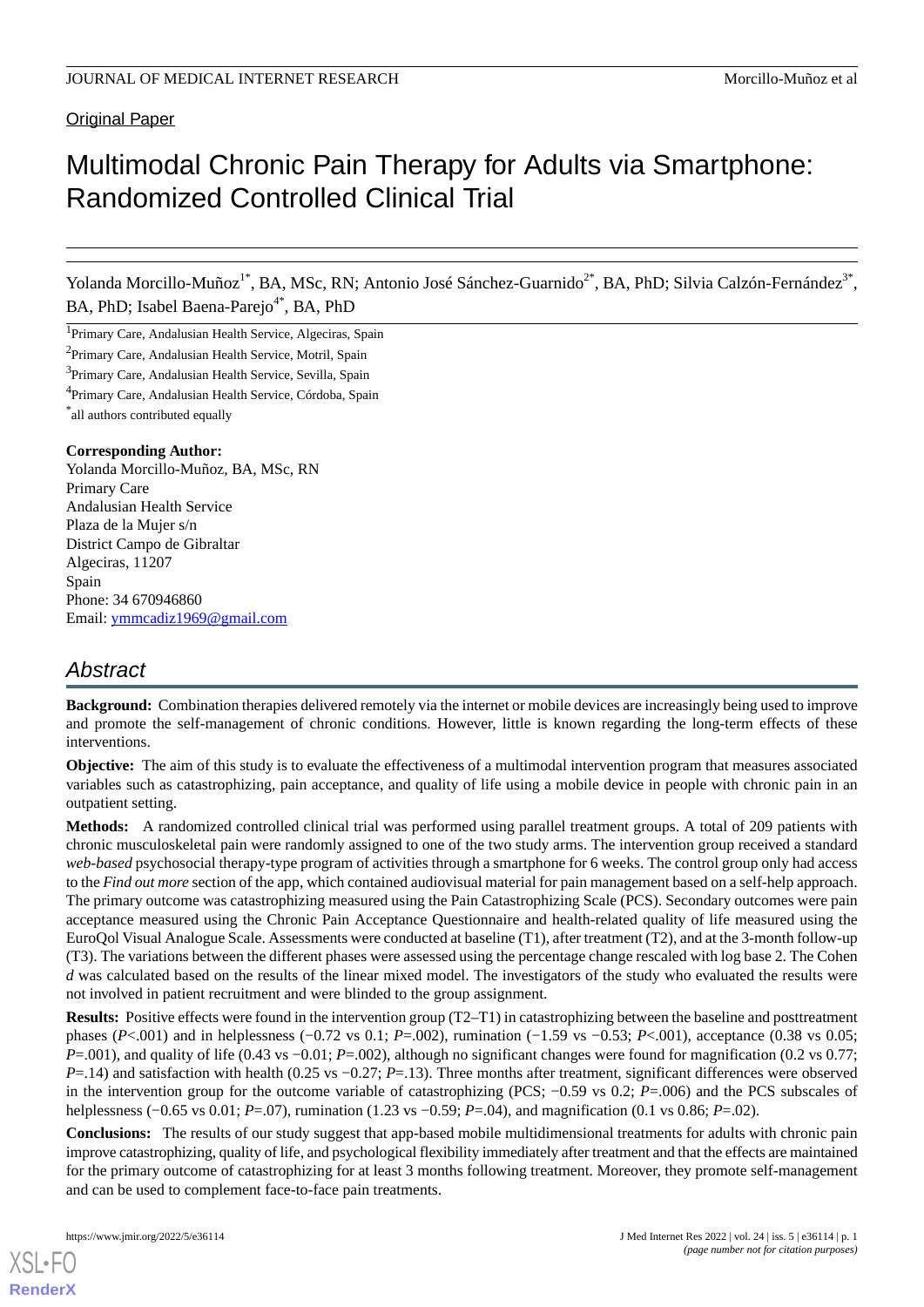**Trial Registration:** ClinicalTrials.gov NCT04509154; https://clinicaltrials.gov/ct2/show/NCT04509154

*(J Med Internet Res 2022;24(5):e36114)* doi:  $10.2196/36114$ 

### **KEYWORDS**

chronic pain; eHealth; multimodal intervention; catastrophizing; self-management; mHealth; mobile phone; randomized controlled trials

# *Introduction*

### **Background**

Pain is estimated to be among the top 10 conditions with the highest burden on health expenditure and health care resources and has a significant impact on patients' quality of life [\[1](#page-15-0),[2\]](#page-15-1). Pain is defined as an "unpleasant sensory and emotional experience associated with or similar to that associated with actual or potential tissue damage" [[3\]](#page-15-2). When it affects one or more anatomical regions; persists for  $>3$  months; and is associated with emotional (anxiety or depressed mood) and functional distress that interferes with work, social, and family life, pain is considered chronic [[4\]](#page-15-3). Although not a frequent cause of mortality in itself, many people die experiencing pain, and even more people are living with pain [[5,](#page-15-4)[6](#page-15-5)]. Owing to the extremely high prevalence of chronic pain in the general population, it should be considered a health problem.

There is a large body of research on multidisciplinary treatment programs for adults with chronic pain, including reviews of the clinical evidence, effectiveness of pain treatments, and cost-effectiveness of chronic pain programs in outpatient settings [[7](#page-15-6)[,8](#page-15-7)]. A systematic review by Hauser et al [\[9](#page-15-8)] reported that multidisciplinary programs are effective in reducing chronic pain and improving patients' biopsychosocial situations and may also reduce the use of prescription medications. Similarly, the Canadian Agency for Drugs and Technologies in Health found that both multimodal therapy and monotherapy were beneficial for treating chronic pain. However, further research is needed to determine which type or combination of therapies can provide long-term benefits for these patients [[8](#page-15-7)[,10](#page-15-9),[11\]](#page-15-10).

As chronic pain is a complex and multidimensional problem, it cannot be managed using medical therapies alone. Therefore, multidimensional treatments involving psychological therapies such as acceptance and commitment therapy (ACT), mindfulness, physical exercise, and health assets could play an important role in mitigating catastrophizing, improving pain acceptance, and reducing the use of psychotropic medications [[8](#page-15-7)[,12](#page-15-11)-[14\]](#page-16-0).

The available evidence supports the efficacy of several interventions for the self-management of chronic pain in outpatients. Some of the key components of these interventions are the administration of chronic pain medications according to the type of pain and patient comorbidities [\[7](#page-15-6)[,10](#page-15-9)[,14](#page-16-0),[15\]](#page-16-1); therapeutic exercise and patient education for the treatment of a wide range of musculoskeletal disorders [\[5](#page-15-4),[16](#page-16-2)[,17](#page-16-3)]; patient education and counseling [[18](#page-16-4)[,19](#page-16-5)]; ACT as an evidence-based treatment for chronic pain intensity and depression  $[20,21]$  $[20,21]$  $[20,21]$ ; mindfulness [\[22](#page-16-8)] to moderate the impact of catastrophizing on everyday pain [[23](#page-16-9)[,24](#page-16-10)]; and self-management [[15](#page-16-1)[,25](#page-16-11),[26\]](#page-16-12).

Balancing activities with rest, stress management, emotion regulation, and appropriate physical exercise can also improve the quality of life of these patients [[27\]](#page-16-13). An essential part of treatment is the early detection of catastrophic thinking, psychological inflexibility, and depression as the modification of these factors can reduce disability, decrease pain interference and intensity, and improve the ability of patients with chronic pain to perform activities of daily living [[28\]](#page-16-14).

In addition to face-to-face interventions for chronic conditions, interventions are increasingly being delivered via mobile apps or the internet as these technologies have become an essential part of people's daily lives and are always on call. In a systematic review of the use of information and communication technologies (ICTs) in chronically ill patients, 15.4% of the studies found that ICTs had a positive impact on patient empowerment or self-management, 14% showed an improvement in physical conditions and quality of life, and 5.1% reported greater self-efficacy for managing disease [[29](#page-16-15)[-32](#page-16-16)]. In the field of health, new technologies are being used for a variety of purposes, among them symptom assessment, psychoeducation, and treatment adherence. Such technologies have been shown to be beneficial for the provision of health care as they can improve patient accessibility and health care response, are instantaneous, and occur in real time [[33-](#page-16-17)[35](#page-16-18)].

### **Objectives**

The aim of this study was to evaluate the effectiveness of a multimodal intervention program using a web-based smartphone or mobile device app. The app assesses pain perception by means of associated variables such as catastrophizing, pain acceptance, and quality of life in people with chronic pain.

The study was based on the hypothesis that participants assigned to the intervention group will exhibit less catastrophizing and emotional distress, more acceptance of pain, and improved ability to perform activities of daily living according to self-management values. Moreover, they will experience a better quality of life and fewer symptoms, pain intensity, anxiety, and depression. These outcomes will be measured after completion of the intervention period and at the 3-month follow-up and compared with a control group in line with the recommended outcomes in chronic pain research [\[36](#page-17-0)].

# *Methods*

### **Study Design**

A randomized controlled clinical trial was performed using parallel treatment groups [[31,](#page-16-19)[37](#page-17-1)]. Block randomization was used to ensure a similar number of participants in each group and in the intervention phase ([Figure 1](#page-2-0)).

```
XSL•FCRenderX
```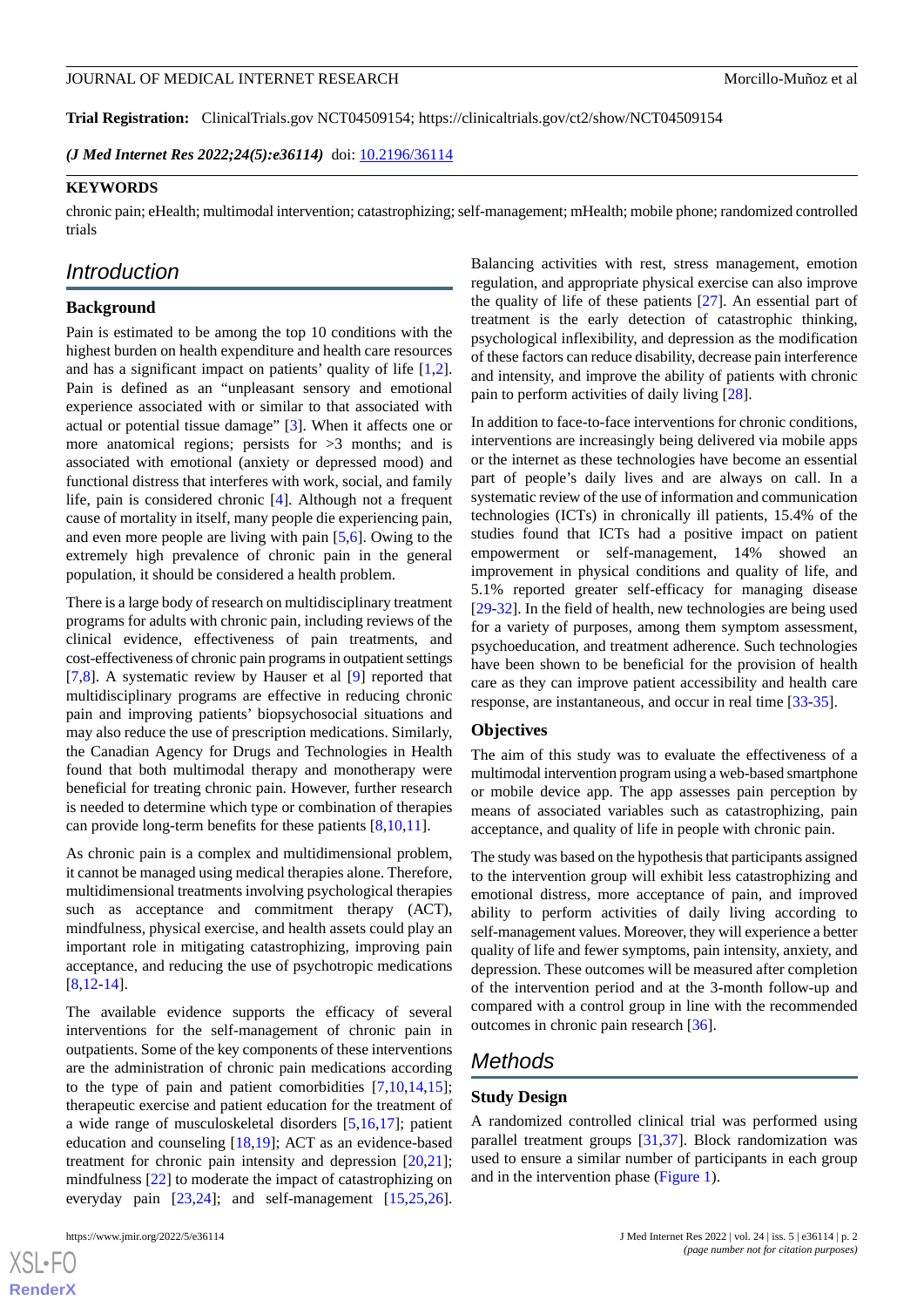<span id="page-2-0"></span>Figure 1. Flowchart of the recruitment process.



# **Mobile App–Based Multimodal Treatment**

To develop the contents of the multimodal treatment for the mobile device app, a systematic literature review was carried out in a first phase following the Scottish Intercollegiate Guideline Network.

As part of a broader research program aimed at improving pain management, we first located articles that described the basic concepts of multi-professional treatments for chronic pain, provided recommendations, and included published evidence for the selected topics of interest. The purpose was to identify the characteristics of pharmacological and nonpharmacological interventions for people affected by chronic pain in different settings by means of a bibliographic search and reading of the literature, a synthesis of the results, and an assessment of the evidence. In the second part of our study, a participatory approach was used to prioritize self-management recommendations for chronic pain selected from the reviewed literature. Specifically, we designed a multimodal intervention protocol combining physical exercise, psychoeducational therapy, health assets, and pharmacological treatment that was

[XSL](http://www.w3.org/Style/XSL)•FO **[RenderX](http://www.renderx.com/)**

delivered using a mobile device. The effectiveness of the intervention was subsequently evaluated by means of a clinical trial [[38\]](#page-17-2).

The interventions delivered in the mobile app include ACT and mindfulness exercises to promote greater pain acceptance, reduce the aversive component associated with pain, and help patients dispassionately recognize and observe both pain and related thoughts and emotions. Another group of activities aims to raise awareness of an individual's own values through a series of activities to recover a meaningful life project [\[22](#page-16-8),[23](#page-16-9)[,39](#page-17-3),[40\]](#page-17-4). The exercise section provides tools and resources for patients to improve their physical, mental, and emotional well-being. The activities in this section include empowerment, stretching, relaxation, walking, and low-intensity exercises to help patients acquire good habits and learn about alternatives to improve their day-to-day life [[5\]](#page-15-4). The activities in the pharmacological section aim to help patients better understand medications that reduce the intensity of pain. For each medication, the most common side effects and characteristics related to pain relief are described as well as which drugs are best suited to the patient's current health state, the risks of taking more than the recommended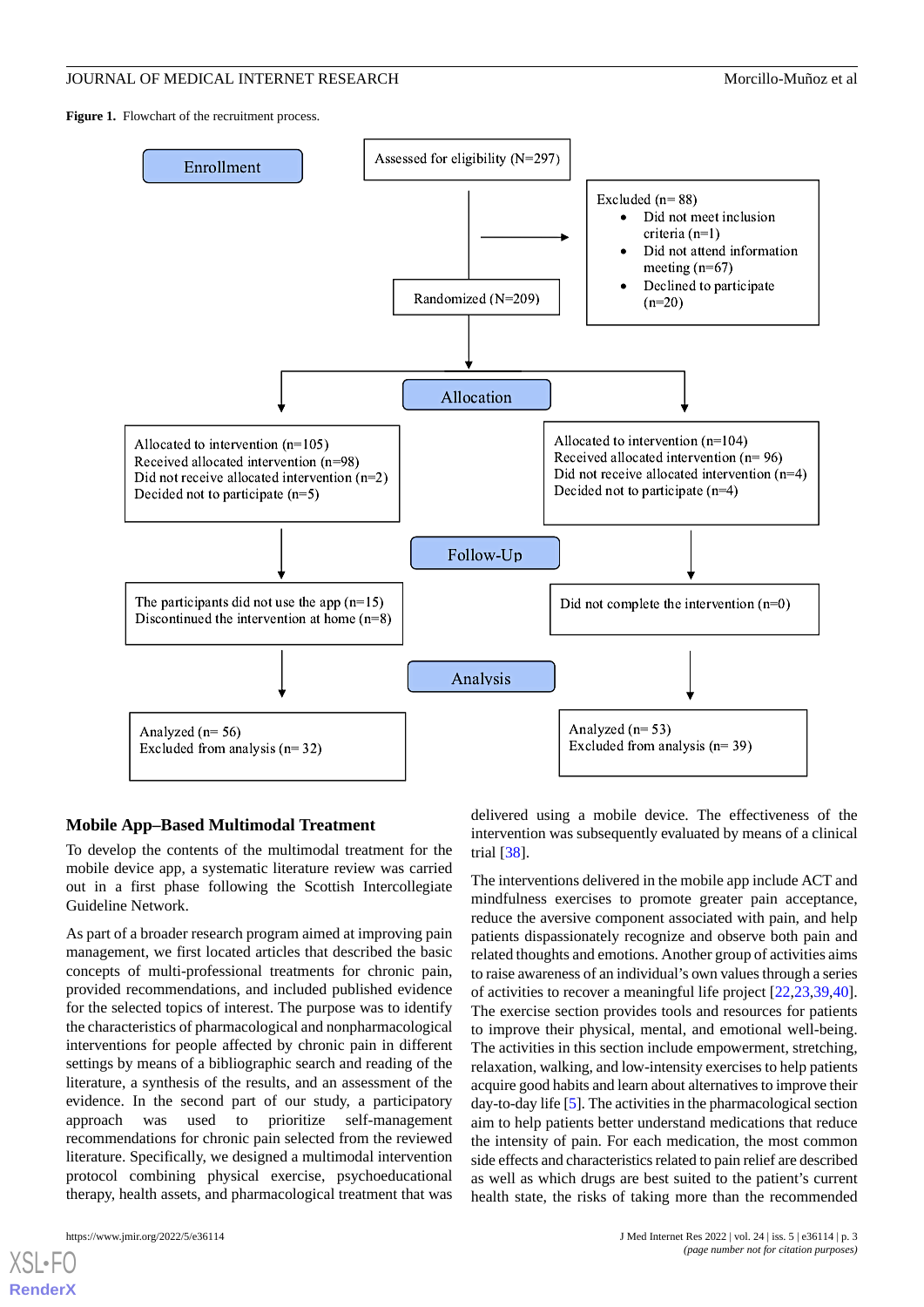dose of medication, and how to identify warning signs [\[41](#page-17-5)-[43\]](#page-17-6). The activities in the health assets section are designed to improve patients'self-esteem and health by having them identify the individual, physical, institutional, associational, economic, and cultural assets and resources available in their community to help them cope better with situations of vulnerability and stress [[44,](#page-17-7)[45](#page-17-8)].

# **Development of the Mobile App**

Our research team developed an app called NO+Dolor (NO+Pain) that contains an Android or iOS user interface. The app includes links to several multimedia resources (mainly audios and videos) and was designed based on game dynamics (gamification) to improve users' concentration, attention, and motivation. Indications on how to use the app and correctly perform the measures are provided in the instructions section of the app. Regarding the technical characteristics of the app, the information technology part required the design of a relational database implemented using MySQL Community Server 5.6. On the server side, a Java 1.8 communications application programming interface was implemented with representational state transfer architecture between the patients' mobile apps and the database using a client-server pattern. On the client side, hybrid mobile apps were implemented for Android and iOS operating systems. Apache Cordova 9.0 and jQuery Mobile 1.4.5 frameworks were integrated into the app, and HTML5 and CSS3 technologies were used for the presentation layer [[46\]](#page-17-9).

# **Participants**

The study population comprised residents of municipalities belonging to the Cordoba South Health District of the Andalusian Health Service, Spain, who were registered in the health service user database. Patients were recruited from each of the district's 11 primary care centers by two collaborators: a nurse and a physician with experience in the follow-up of patients with chronic pain.

The sample was drawn from a database using Diraya electronic medical records. The inclusion criterion was being attended by primary care physicians and nurses. The database search was carried out on June 30, 2019, and identified 297 patients diagnosed with chronic musculoskeletal pain, of which 205 (69%) were women and 92 (31%) were men. Accepting an  $\alpha$ error of .05 and a  $\beta$  error of .2 (statistical power of 80%) in a 2-tailed test and estimating 15% loss to follow-up, 296 participants were required to detect a statistically significant difference between 2 means at 3 points in our outcome variable with an estimated SD of 12.

All participants were under pharmacological treatment for chronic musculoskeletal pain (analgesics, anti-inflammatory drugs, antidepressants, anticonvulsants, or opioids) as previously indicated by their primary care physician and were asked to sign an informed consent form. The inclusion and exclusion criteria for the participants in the study are presented in [Textbox](#page-3-0) [1.](#page-3-0)

<span id="page-3-0"></span>**Textbox 1.** Inclusion and exclusion criteria.

# **Inclusion criteria**

- Patients aged ≥18 years with pain in any location
- Pain with a duration of ≥3 months
- Pain with an intensity of ≥4 on the Visual Numerical Scale
- Presenting one of the following characteristics: continuous pain or intermittent pain ≥5 days a week
- Able to use a smartphone
- Not participating in another research project

### **Exclusion criteria**

- Cancer-related or postsurgical pain, patients with palliative care, and pediatric population
- Patients with acute pain (duration <3 months)
- History of brain injury
- Inability to complete the study forms because of mental disability or language barrier

# **Ethics Approval**

This study was approved by the Cordoba Research Ethics Committee of the Andalusian Public Health System (CIF G-14825277; protocol code PI-0447-2017). Informed consent was approved by the Cordoba Research Ethics Committee and completed by the participants. This study is registered at ClinicalTrials.gov (NCT04509154).

# **Randomization and Blinding**

Block randomization with a block size of 4 was used. The only stratification criterion was the reference health center of the patients. An automated recruitment form hosted on the REDCap (Research Electronic Data Capture; Vanderbilt University) platform of the Maimonides Biomedical Research Institute of Cordoba was used to randomize the patients by simply clicking a button. The data were transferred and recorded in an electronic notebook using the Data Entry Manager system. The statistician (Ipek Guler Caamaño and Juan Antonio Marín Sanz), principal investigator (YM-M), and coinvestigators (AJS-G, SC-F, and

```
XSL•FO
RenderX
```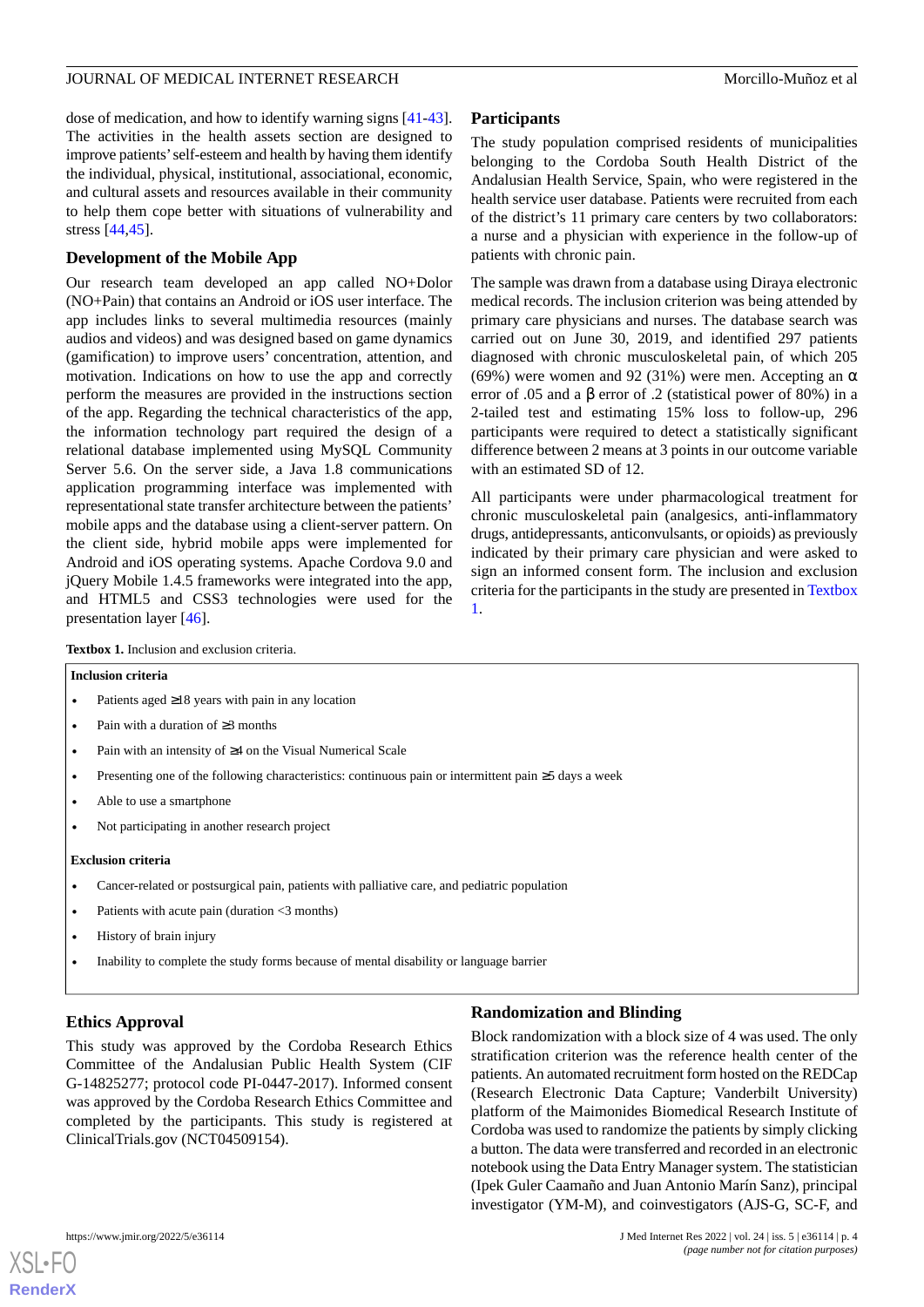MIB-P) of the study who evaluated the results were not involved in patient recruitment and were blinded to the group assignment. A total of 22 recruiters from the 11 primary care health centers of the Cordoba South Health District recruited the patients in 2019. They were also responsible for randomizing the patients (by clicking a button on the automated recruitment form) and were not blinded.

# **Treatment Procedures**

All patients received a written invitation from their primary care physician or nurse to participate in the study. Two 8-hour face-to-face sessions were held at their reference health center led by a nurse and a primary care physician with experience in the follow-up of patients with chronic pain. At the group meeting, patients who agreed to participate voluntarily in the study were informed that they would receive instructions by email on how to download the mobile app with the treatment contents. The patients were also informed that, if they were selected to participate in the intervention group, the treatment would last from 6 to 8 weeks. The control group would only have access to the *Find out more* section of the app, which contained audiovisual materials for pain management from a self-help approach, such as information on the origin of chronic pain and advice for pain treatment and relaxation exercises.

The intervention group received the treatment via their smartphones for a period of 6 weeks after completing both face-to-face sessions. Pain intensity was measured daily on an 11-point numerical rating scale when the participants accessed the app.

To assess the treatments, self-reported questionnaires were sent to the participants by email and collected at three time points: upon admission to the program (T1), at week 6 of the intervention (T2), and at 3 months after the intervention (T3). The participants completed all 3 questionnaires at home and returned them by email.

### **Smartphone-Based Intervention**

The intervention consisted of the implementation of a program of standard, interactive psychosocial therapy activities. The pain management app enables automatic monitoring, skill training, social support, education, goal setting, and achievement of four components: psychological wellness, exercise, pharmacological treatment, and health assets. Each week, the participants received 3 activities for each of the aforementioned components via the NO+Dolor app until completing the 6 weeks of treatment. All the activities were designed to be performed weekly except for the walking challenge, which was performed daily. The first time the participants completed an activity, they were awarded a star. The participants could perform the proposed activity as many times as they liked, but no more rewards were given until the following week. The more activities they completed, the more stars they were awarded, and the higher the percentage of goals reached by the patients each week ([Multimedia Appendix](#page-15-12) [1\)](#page-15-12). The app also had a *Consultation* section with a contact form where the participants could send any questions or comments. The form was then sent by email to the researchers so that they could respond to the inquiries.

### **Assessment Measures**

The Spanish adaptation [\[47](#page-17-10)[,48](#page-17-11)] of the Pain Catastrophizing Scale (PCS) [\[49](#page-17-12)] was used to measure the main outcome variable of the study  $[50]$  $[50]$ . The total score on the PCS is calculated by summing the responses to the 13 items and ranges from 0 to 52. The PCS subscales comprise three dimensions: (1) rumination, scored from 0 to 16 (difficulty inhibiting repetitive pain-related thoughts and inability to seek solutions); (2) magnification, scored from 0 to 12 (tendency to exaggerate distressing situations and negative aspects of pain and perception of oneself as unable to control pain); and (3) hopelessness or helplessness, scored from 0 to 24 (inability to cope effectively with pain). Higher scores indicate higher levels of catastrophizing. A score of ≥30 is considered a cutoff point for clinically significant catastrophizing levels. The Spanish version of the PCS has been shown to have adequate internal consistency (Cronbach  $\alpha = .79$ ), convergent validity and classificatory value, test-retest reliability (intraclass correlation coefficient=0.84), and sensitivity to change in size (effect size>2).

The Spanish adaptation [[51\]](#page-17-14) of the Chronic Pain Acceptance Questionnaire (CPAQ) [\[21](#page-16-7)] was used to measure engagement in life activities despite pain; willingness to experience pain without trying to control, change, or avoid it; ability to recognize the chronicity of pain; and the need to avoid or control pain. The CPAQ is a 20-item self-report questionnaire that rates pain acceptance on a 7-point Likert-type scale ranging from 0 (*never true*) to 6 (*always true*). The maximum possible score on the CPAQ is 120, with higher scores indicating higher pain acceptance. Initial studies on the acceptance and adaptation of the CPAQ have shown adequate internal consistency and expected correlations with measures of physical functioning and psychological distress. Subsequent studies have evaluated the content and dimensions of the questionnaire and identified two factors: activity engagement (Cronbach  $\alpha = 0.82$ ) and pain willingness (Cronbach  $\alpha = .78$ ) [\[21](#page-16-7)].

The Spanish adaptation of the EQ-5D [[52\]](#page-17-15) was used to measure health-related quality of life. This version can be used both in relatively healthy individuals (the general population) and in groups of patients with different conditions. Individuals assess their own health state first by level of severity in different dimensions (descriptive system) and then on the more general EuroQol Visual Analogue Scale (EQ-VAS) of 0 to 100 (*worst imaginable health state* and *best imaginable health state*, respectively). A third component of the EQ-5D is the social values index obtained for each health state generated by the instrument, which describes respondents'health state according to five dimensions: mobility, self-management, usual activities, pain or discomfort, and anxiety or depression. Regarding the instrument's psychometric properties, the test-retest reliability ranges from 0.86 to 0.90, and numerous studies have demonstrated its validity and sensitivity to change [[53\]](#page-17-16). We included a question on subjective global improvement rated by the EQ-VAS from 0 to 100: *We would like you to indicate on this scale how good or bad your health state is today*. Pain intensity was measured using an 11-point numerical rating scale ranging from 0 (*no pain*) to 10 (*pain as bad as you can imagine*). The format of this rating was established in the latest Initiative on Methods, Measurement, and Pain Assessment in Clinical

 $XS$  • FC **[RenderX](http://www.renderx.com/)**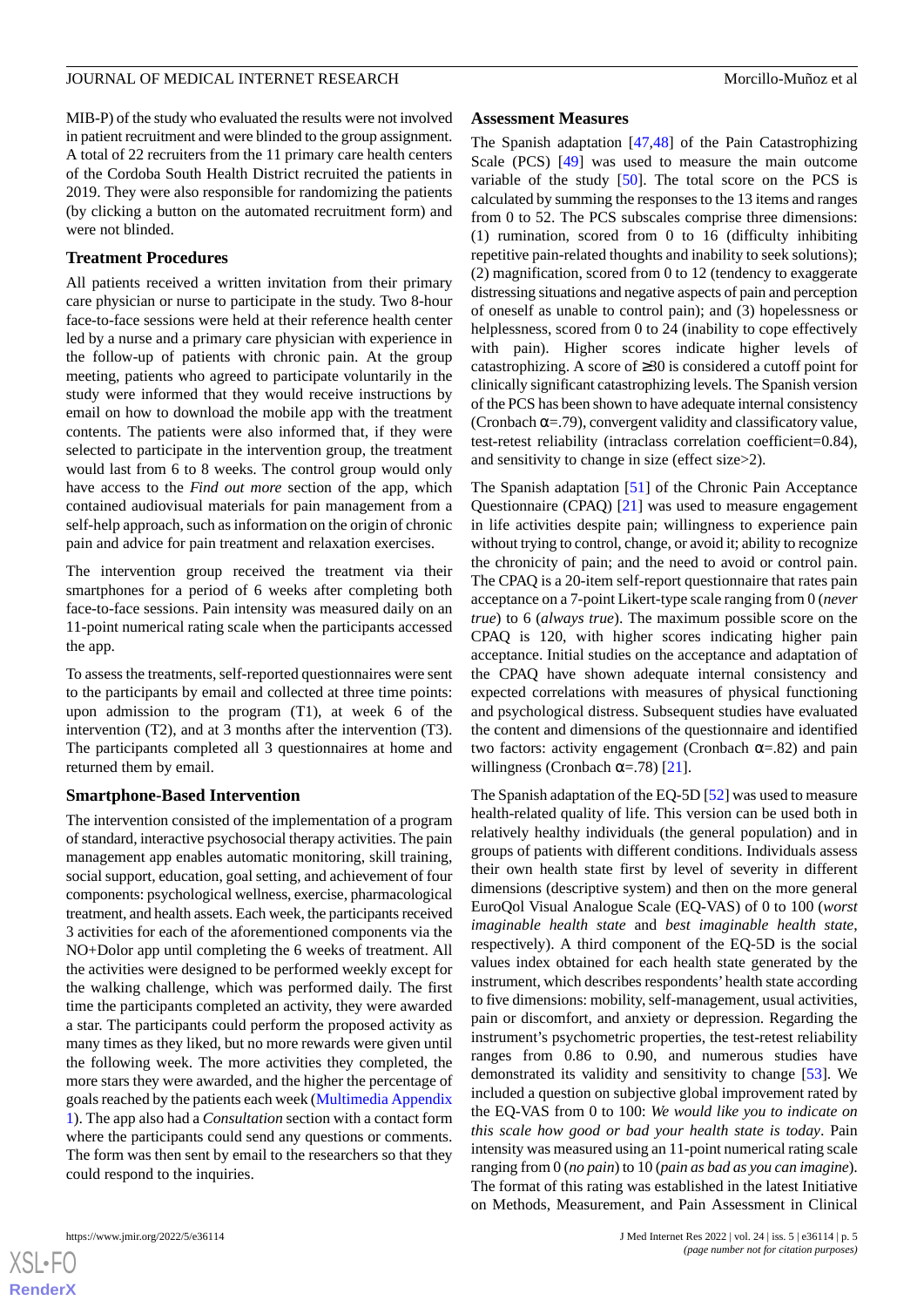Trials recommendations on core outcome measures for chronic pain clinical trials [\[36](#page-17-0)].

### **Data Analysis**

A descriptive analysis was performed for the quantitative variables with mean and SD and for the qualitative variables with recounts (n) and proportions (%). Goodness-of-fit to a normal distribution was determined using the Shapiro-Wilk test, and homogeneity of variance was assessed using the Levene test. The quantitative variables of the treatment and control groups were compared using the Mann-Whitney *U* test, and the Pearson chi-square test was used to compare the qualitative variables and the Fisher-Freeman-Halton descriptive analysis. In addition, the variations between the different phases were assessed using the percentage change rescaled with log base 2. The association between the quantitative variables was determined using bivariate (Pearson linear correlation coefficient or Spearman ρ) and partial correlations controlling for the variables age and sex.

A linear mixed effects model [\[54](#page-17-17),[55\]](#page-17-18) was subsequently used to assess changes over time for the repeated measurements of the pain questionnaire scores at 3 time points between the control and treatment groups. Linear mixed effects models account for variability between participants and between repeated measurements in the same participant simultaneously. To obtain different trajectories for each group (experimental vs control) over time, we included the intercept and slope effect as random effects and time, group, and the interaction term (group×time) as fixed effects. The variance-covariance structure was fixed to an unstructured matrix, and the random effects and error terms were assumed to have a normal distribution. Furthermore, the

Cohen *d* was calculated based on the results of the linear mixed model. The R project *nlme* package (version 3.5.0; R Foundation for Statistical Computing) was used to estimate all the regression models. The established level of statistical significance was *P*<.05.

# *Results*

# **Participants**

A total of 297 participants (n=205, 69% women and n=92, 31% men) were initially invited to participate in the study. Of these 297 participants, 1 (0.3%) was excluded for not meeting the inclusion criteria, 67 (22.6%) were excluded because they did not attend the meeting, and 20 (6.7%) were excluded because they declined to participate. A total of 209 participants were randomized into 1 of the 2 study arms. After randomization, 2.4% (5/209) of the participants were excluded because they declined to participate, dropped out before the intervention, or did not know how to use the technologies. In the intervention group, 15% (15/98) of the patients did not complete the intervention. The analysis was performed on patients who completed all 3 questionnaires at baseline, upon completion of the intervention, and 3 months after the intervention ([Figure 1\)](#page-2-0).

[Table 1](#page-6-0) shows the demographic data and baseline characteristics of the sample by group. The outcome variables showed measures for PCS (*P*=.20), CPAQ (*P*=.07), and EQ-5D (*P*=.26) at the beginning of the intervention (baseline), in which participants in both groups did not differ in pain catastrophizing, quality of life, or pain acceptance. No differences were found in sociodemographic variables or use of medications ([Table 1\)](#page-6-0).

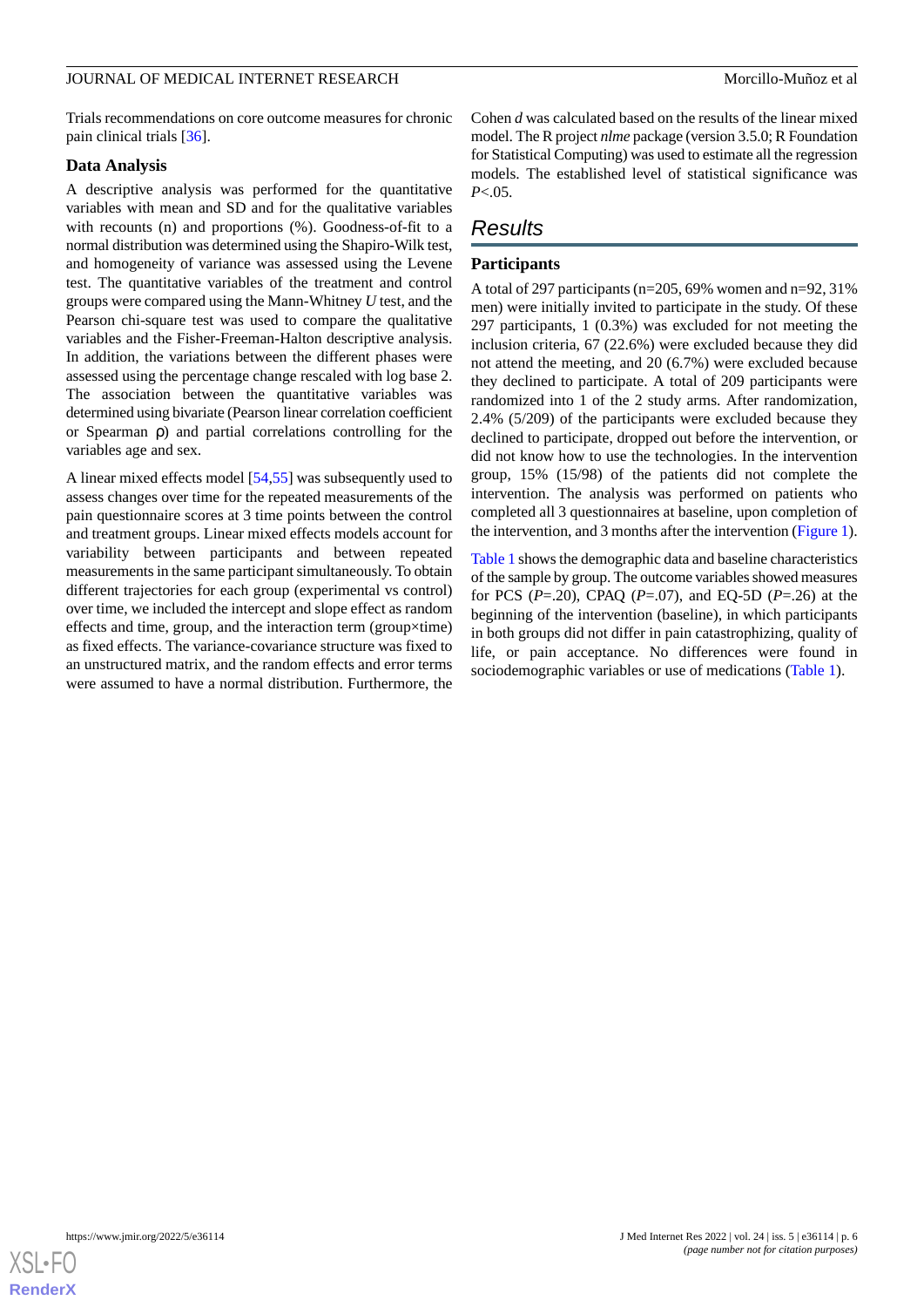<span id="page-6-0"></span>Table 1. Characteristics of the sample (N=194).

| Characteristic                                                     | Intervention group (n=98) | Control group (n=96)        | $P$ value        |
|--------------------------------------------------------------------|---------------------------|-----------------------------|------------------|
| Age (years), mean (SD)                                             | 51.2 (11.2)               | 50.3(10.2)                  | .99 <sup>a</sup> |
| Gender, n (%)                                                      |                           |                             | .99              |
| Female                                                             | 78 (80)                   | 77 (80)                     |                  |
| Male                                                               | 20(20)                    | 19(20)                      |                  |
| Marital status, n (%)                                              |                           |                             | .59              |
| Married                                                            | 81 (83)                   | 78 (81)                     |                  |
| Divorced                                                           | 6(6)                      | 8(8)                        |                  |
| Single                                                             | 6(6)                      | 6(6)                        |                  |
| Widowed                                                            | 2(2)                      | 4(4)                        |                  |
| Employment status, n (%)                                           |                           |                             | .27              |
| Unemployed                                                         | 17(17)                    | 15(16)                      |                  |
| Employed full-time                                                 | 27(28)                    | 29(30)                      |                  |
| Employed part-time                                                 | 13(13)                    | 3(3)                        |                  |
| Disability                                                         | 11(11)                    | 12(13)                      |                  |
| Home care                                                          | 22(22)                    | 28(29)                      |                  |
| Other combination of the aforementioned characteristics or unknown | 8(8)                      | 9(9)                        |                  |
| Level of education, n (%)                                          |                           |                             | .16              |
| No schooling                                                       | 13(13)                    | 7(7)                        |                  |
| 8 to 10 years (elementary)                                         | 41 (42)                   | 54 (56)                     |                  |
| 10 to 12 years (high school)                                       | 36(37)                    | 26(27)                      |                  |
| >12 years (higher education)                                       | 8(8)                      | 9(9)                        |                  |
| Taking medications, n (%)                                          |                           |                             | .68              |
| Yes                                                                | 96 (98)                   | 92 (96)                     |                  |
| N <sub>o</sub>                                                     | 2(2)                      | 4(4)                        |                  |
| Annual income, $\epsilon$ (US \$), n (%)                           |                           |                             | .45              |
| $<$ 10,000 (10,857)                                                | 11(11)                    | 12(26)                      |                  |
| 10,000 to 20,000 (10,857 to 21,714)                                | 73 (74)                   | 74 (77)                     |                  |
| >20,000(21,714)                                                    | 14(14)                    | 10(5)                       |                  |
| EQ-5D and pain, $n$ (%)                                            | 56 (100)                  | 53 (100)                    | .34              |
| Moderate pain                                                      | 34(61)                    | 27(51)                      |                  |
| Extreme pain                                                       | 22(39)                    | 26(49)                      |                  |
| EQ-5D and anxiety and depression, n (%)                            | 56 (100)                  | 52 (100)                    | .90              |
| I am not anxious or depressed                                      | 13(23)                    | 13(25)                      |                  |
| I am moderately anxious or depressed                               | 32(57)                    | 30(58)                      |                  |
| I am extremely anxious or depressed                                | 11(20)                    | 9(17)                       |                  |
| $PCS^b$ , mean (SD)                                                | 29.86 $(13.27)^c$         | $27.7(12.77)^{d}$           | .20              |
| $CPAQe$ , mean (SD)                                                | 64.16 $(18.89)^d$         | 66.77 $(18.4)$ <sup>f</sup> | $.07$            |
| $EQ-5Dg$ , mean (SD)                                               | $0.45(0.19)^h$            | $0.43(0.21)^{i}$            | .26              |
| EQ-VAS <sup>j</sup> , mean $(SD)$                                  | 48.22 $(18.74)^k$         | 44.23 $(23.49)^1$           | .16              |

 $a_{n=194}$ .

<sup>b</sup>PCS: Pain Catastrophizing Scale (score 0-52).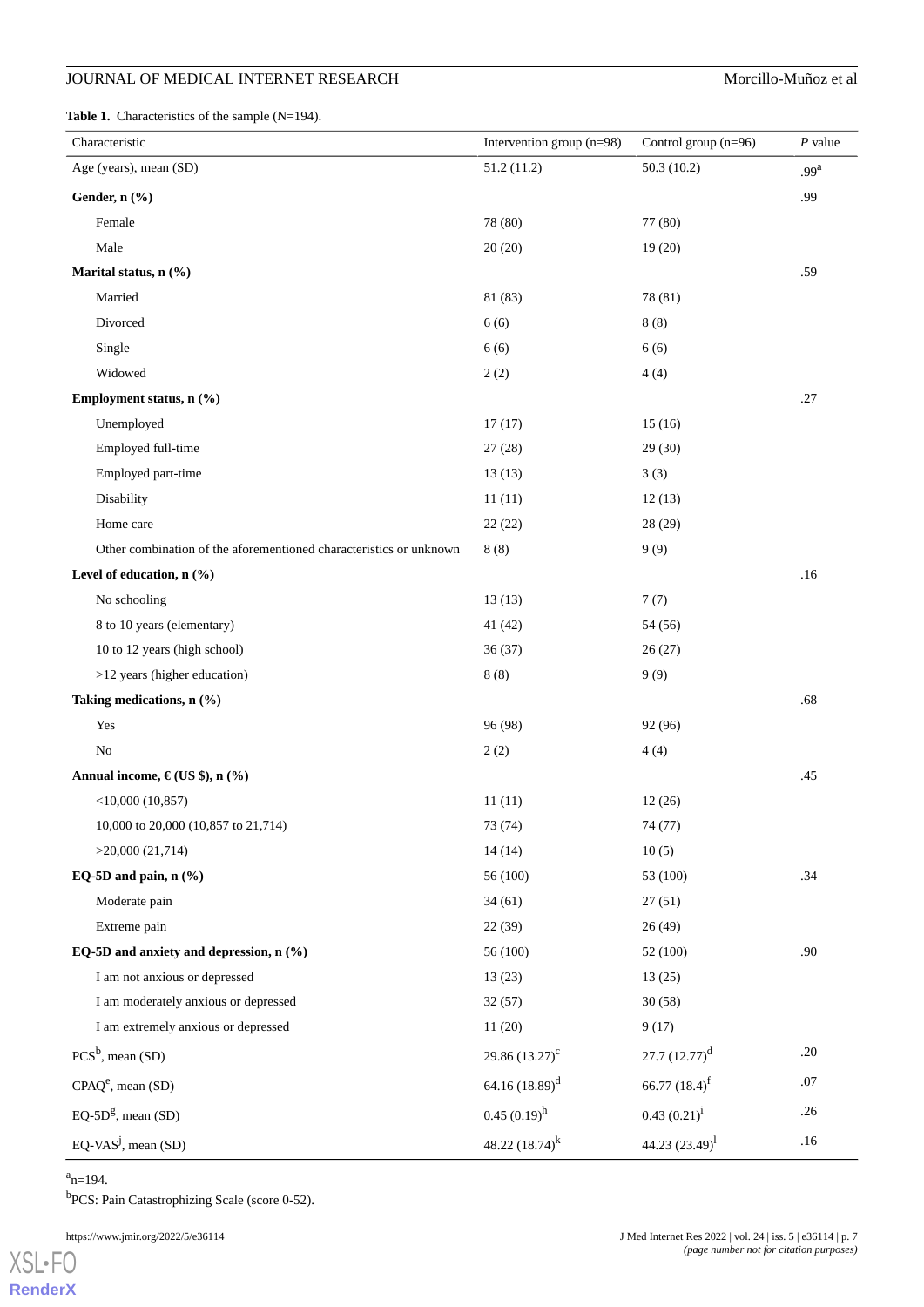$c_{n=55}$ .  $d_{n=54}$ . <sup>e</sup>CPAQ: Chronic Pain Acceptance Questionnaire (score 0-120).  $f_{\text{n=52}}$ .  $EQ$ -5D score  $-0.654$  to 1.  $h_{n=53}$ .  $i_{n=51}$ . <sup>j</sup>EQ-VAS: EuroQol Visual Analogue Scale (0-100).  $k_{n=50}$ .  $n=47$ .

# **Primary Outcome: Catastrophizing**

# *Overview*

The descriptive results for the differences between the control and intervention groups regarding measures of catastrophizing at baseline, upon completion of the treatment, and during follow-up are presented in [Table 2](#page-8-0). The between-group variations over time for the primary outcome variables are presented in [Table 3](#page-9-0).

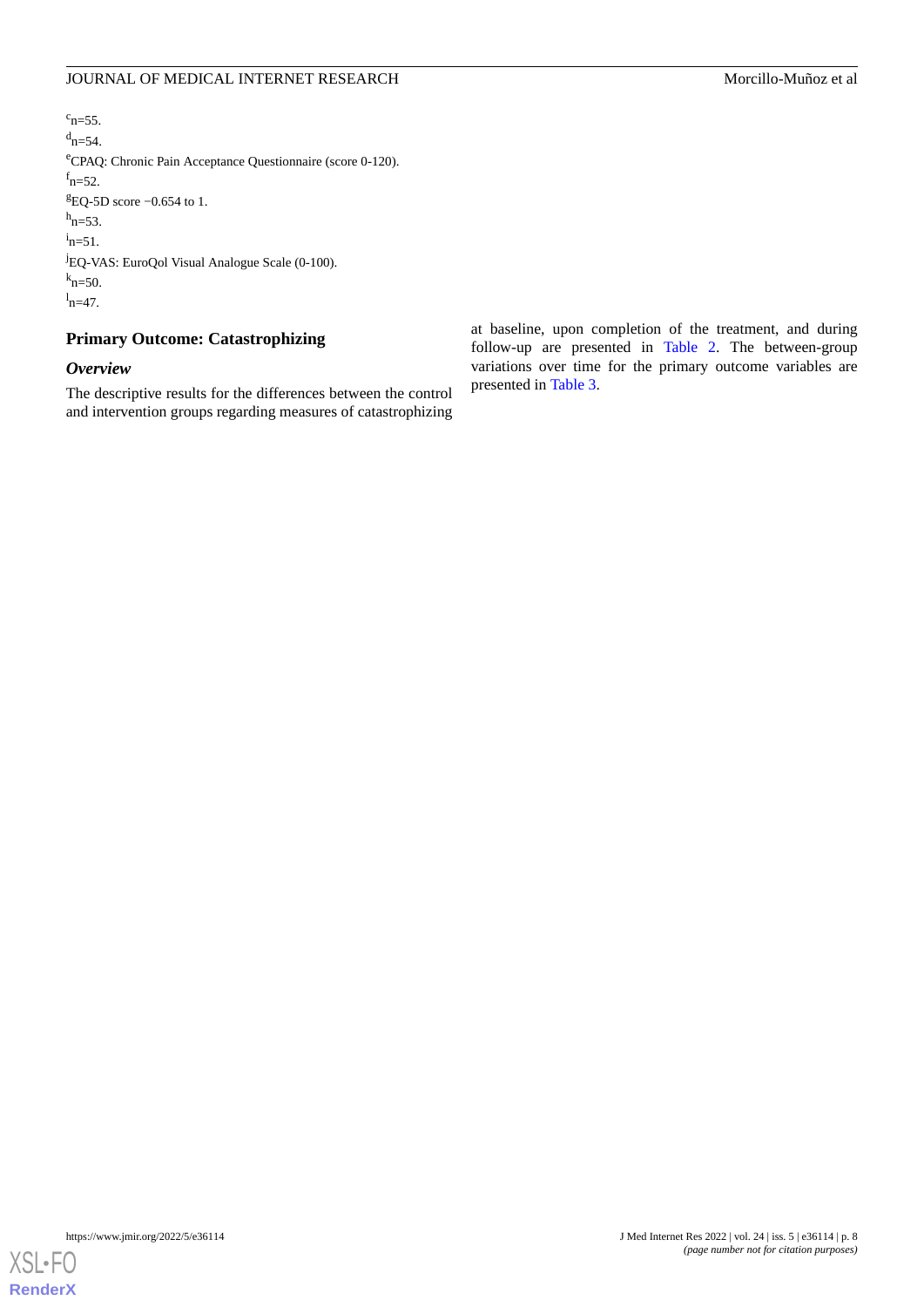<span id="page-8-0"></span>**Table 2.** Median, mean, SD, and differences between groups for the primary outcome measure at admission to the program (T1), immediately after treatment (T2), and at the 3-month follow-up (T3) for completers.

| Primary outcome<br>measure (scale) | T1 <sup>a</sup>       |                              |                  | $T2^a$                |                    |                  | $T3^a$                |                   |                  |
|------------------------------------|-----------------------|------------------------------|------------------|-----------------------|--------------------|------------------|-----------------------|-------------------|------------------|
|                                    | Median (IOR)          | Mean $(SD)$                  | $\boldsymbol{P}$ | Median (IOR)          | Mean $(SD)$        | $\boldsymbol{P}$ | Median (IOR)          | Mean $(SD)$       | $\boldsymbol{P}$ |
|                                    |                       |                              | value            |                       |                    | value            |                       |                   | value            |
| $PCS^b$                            |                       |                              | .20              |                       |                    | .001             |                       |                   | .09              |
| Control                            | 26.5 (17.25-<br>38.5) | $27.7 (12.77)^c$             |                  | 32.5 (23.75-<br>42.0  | $31.82 (12.06)^d$  |                  | $31.0(22.5-43.0)$     | 31.41 $(12.61)^e$ |                  |
| Intervention                       | 29.0 (22.0-39.0)      | 29.86 $(13.27)$ <sup>f</sup> |                  | 19.5 (14.25-<br>28.25 | $20.86(11.25)^{g}$ |                  | $27.0(17.0-35.0)$     | $25.78(14.12)^h$  |                  |
| <b>Helplessness</b>                |                       |                              | .31              |                       |                    | .001             |                       |                   | .07              |
| Control                            | $12.5(8.0-16.25)$     | $12.48(5.8)^1$               |                  | $14.0(10.5-19.0)$     | 14.22 $(5.82)^e$   |                  | 14.0 (9.75-<br>18.75) | $13.65(5.75)^{j}$ |                  |
| Intervention                       | $14.0(8.25-18.0)$     | 13.09 $(6.45)^{c}$           |                  | $8.5(5.25-12.0)$      | 8.91 $(5.38)^g$    |                  | $10.0(6.0-17.0)$      | $11.09(6.48)^{g}$ |                  |
| <b>Rumination</b>                  |                       |                              | .14              |                       |                    | .004             |                       |                   | .12              |
| Control                            | $10.0(6.0-12.0)$      | 9.19 $(4.16)^k$              |                  | $7.0(4.0-8.25)$       | 6.32 $(2.99)^d$    |                  | $6.0(4.0-9.0)$        | 6.28 $(2.84)^1$   |                  |
| Intervention                       | $10.0(7.5-14.0)$      | $10.11 (4.11)^m$             |                  | $4.0(2.0-5.0)$        | 4.05 $(2.4)^n$     |                  | $5.0(3.0-7.0)$        | 5.24 $(3.16)^n$   |                  |
| <b>Magnification</b>               |                       |                              | .20              |                       |                    | .007             |                       |                   | .12              |
| Control                            | $6.5(4.0-8.75)$       | 6.57 $(3.17)^c$              |                  | 13.0 (8.75-<br>14.25) | 11.29 $(4.28)^d$   |                  | $12.0(7.5-15.5)$      | 11.33 $(4.56)^e$  |                  |
| Intervention                       | $7.0(4.25-9.75)$      | 7.06 $(3.22)^c$              |                  | $8.0(6.0-12.0)$       | 8.29 $(4.14)^n$    |                  | $10.5(5.75-12.0)$     | 9.55 $(5.04)^{g}$ |                  |

 $A$ t admission to the program (T1), at the end of the intervention at 6 weeks (T2), and at the 3-month follow-up (T3).

<sup>b</sup>PCS: Pain Catastrophizing Scale.

 $c_{n=54}$ .

 $d_{n=28}$ .  $e_{n=27}$ 

 $f_{\text{n=56}}$ .

 $g_{n=22}$ .

 $h_{n=23}$ .

 $i_{n=52}$ .

 $j_{n=26}$ .

 $k_{n=53}$ .

 $n=25$ .  $m_{n=55}$ .

 $n_{n=21}$ .

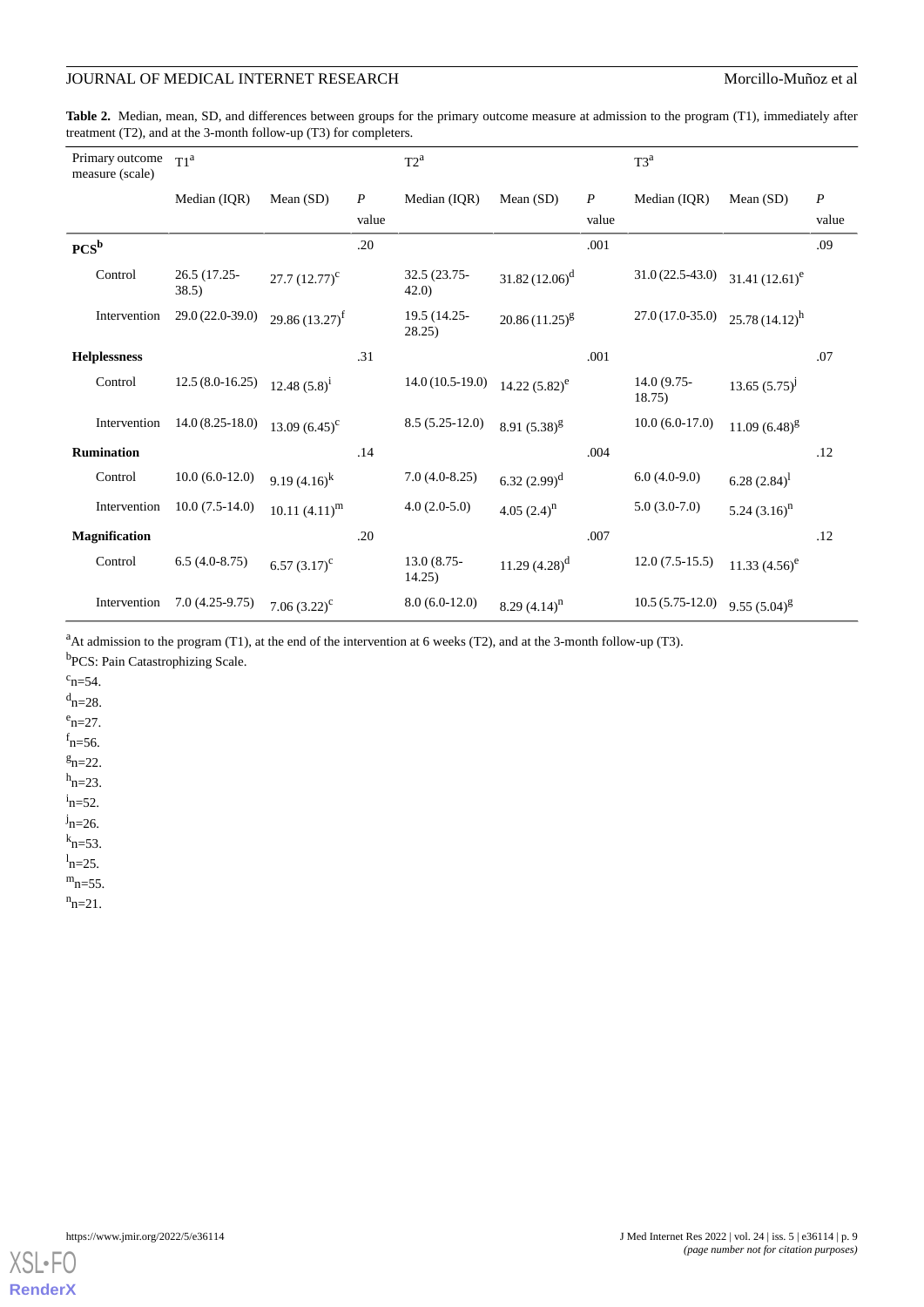<span id="page-9-0"></span>**Table 3.** Between-group differences and changes over time for the primary outcome measure and Pain Catastrophizing Scale (PCS) subscales.

| Primary outcome<br>measure (scale) | $T2-T1a$                                                 |                   |                  | $T3-T2^a$                     |                   |                  | $T3-T1^a$                       |                   |                  |
|------------------------------------|----------------------------------------------------------|-------------------|------------------|-------------------------------|-------------------|------------------|---------------------------------|-------------------|------------------|
|                                    | Median (IOR)                                             | Mean $(SD)$       | $\boldsymbol{P}$ | Median (IOR)                  | Mean $(SD)$       | $\boldsymbol{P}$ | Median (IOR)                    | Mean $(SD)$       | $\boldsymbol{P}$ |
|                                    |                                                          |                   | value            |                               |                   | value            |                                 |                   | value            |
| <b>PCS</b>                         |                                                          |                   | < .001           |                               |                   | .24              |                                 |                   | .006             |
| Control                            | $0.05$ (-0.11 to<br>0.73)                                | $0.29(1.0)^{b}$   |                  | $-0.03$ ( $-0.19$ to<br>0.21) | $-0.07(0.32)^{c}$ |                  | $0.1$ (-0.14 to<br>(0.36)       | $0.21$ $(1.13)^d$ |                  |
| Intervention                       | $-0.5$ ( $-1.0$ to<br>$-0.14$                            | $-0.67(0.72)^e$   |                  | $0.0$ (-0.27 to<br>(0.58)     | $0.02(0.65)^f$    |                  | $-0.15$ ( $-1.0$ to<br>0.08     | $-0.59(0.91)^e$   |                  |
| <b>Helplessness</b>                |                                                          |                   | .002             |                               |                   | .21              |                                 |                   | .007             |
| Control                            | $0.0$ (-0.23 to<br>(0.4)                                 | $0.1(0.84)^{g}$   |                  | $-0.07$ ( $-0.41$ to<br>0.04) | $-0.11(0.33)^h$   |                  | $0.0$ (-0.32 to<br>(0.48)       | $0.01~(0.88)^1$   |                  |
| Intervention                       | $-0.79$ $(-1.14$ to<br>$-0.07$                           | $-0.72(0.78)^{J}$ |                  | $0.0$ ( $-0.35$ to<br>(0.44)  | $0.11(0.8)^f$     |                  | $-0.33$ $(-1.06$ to<br>$-0.08$  | $-0.65(0.92)^{J}$ |                  |
| <b>Rumination</b>                  |                                                          |                   | < .001           |                               |                   | .48              |                                 |                   | .049             |
| Control                            | $-0.58$ (-0.83 to $-0.53$ (0.89) <sup>k</sup><br>(0.0)   |                   |                  | $0.0(0.0 \text{ to } 0.39)$   | $0.29(0.86)^h$    |                  | $-0.71$ ( $-1.0$ to<br>$-0.26$  | $-0.59(0.96)^1$   |                  |
| Intervention                       | $-1.42$ (-2.27 to $-1.59$ (0.95) <sup>1</sup><br>$-0.79$ |                   |                  | $0.0$ (0.0 to 0.57)           | $0.22(0.55)^h$    |                  | $-0.85$ ( $-1.82$ to<br>$-0.58$ | $-1.23(0.84)^{1}$ |                  |
| <b>Magnification</b>               |                                                          |                   | .14              |                               |                   | .41              |                                 |                   | .03              |
| Control                            | $0.56(0.32)$ to<br>0.97)                                 | $0.77(1.0)^{b}$   |                  | $0.12$ (-0.14 to<br>0.22)     | $-0.02(0.48)^{c}$ |                  | $0.68(0.49)$ to<br>1.25)        | $0.86(1.02)^d$    |                  |
| Intervention                       | $0.42(0.29)$ to<br>0.66)                                 | $0.2 (1.02)^{1}$  |                  | $0.0$ (-0.13 to<br>0.46)      | $-0.03(0.83)^f$   |                  | $0.58$ (-0.43 to<br>0.68)       | $0.1(1.16)^{j}$   |                  |

<sup>a</sup>At admission to the program (T1), at the end of the intervention at 6 weeks (T2), and at the 3-month follow-up (T3).

 $b_{n=26}$ .

 $c_{n=16}$ .  $d_{n=27}$ .  $e_{n=21}$ .  $f_{\text{n=17}}$ .

 $g_{n=23}$ .

 $h_{n=15}$ .

 $i_{n=24}$ .

 $j_{n=20}$ .

 $k_{n=25}$ .

 $l_{\rm n=19}$ .

# *Between-Group Effects*

Immediately following the treatment (T2), statistically significant improvements were observed in the intervention group for catastrophizing (20.86 vs 31.82; *P*=.001) and the catastrophizing subscales of helplessness (8.91 vs 14.22; *P*=.001), rumination (4.05 vs 6.32; *P*=.004), and magnification (8.29 vs 11.29; *P*=.007). However, at 3 months of follow-up, the mean remained lower (25.78 vs 31.41; *P*=.09), although it was not statistically significant ([Table 2](#page-8-0)).

# *Within-Group Effects*

Positive effects were observed at the different treatment times according to the percentage change rescaled by log base 2. Specifically, positive effects were found for the intervention group (T2–T1) in catastrophizing between the baseline and

posttreatment phases (*P*<.001) and in the subscales of helplessness (−0.72 vs 0.1; *P*=.002) and rumination (−1.59 vs −0.53; *P*<.001), although no significant changes were found for magnification (0.2 vs 0.77; *P*=.14). Significant results were also found for catastrophizing at the 3-month follow-up with respect to the baseline (−0.59 vs 0.2; *P*=.006) and the subscales of helplessness (–0.65 vs 0.01; *P*=.07), rumination (–1.23 vs –0.59;  $P=0.04$ ), and magnification (0.1 vs 0.86;  $P=0.02$ ), all of which improved 3 months after completing treatment ([Table 3](#page-9-0)).

We also measured changes in the pain questionnaire scores between the control and treatment groups at the 3 time points by applying a linear mixed effects model. Statistical differences were found only between the 2 groups for changes in the PCS score over time. In addition, the interaction effect between time and the intervention group was −6.47 (*P*=.001), thus indicating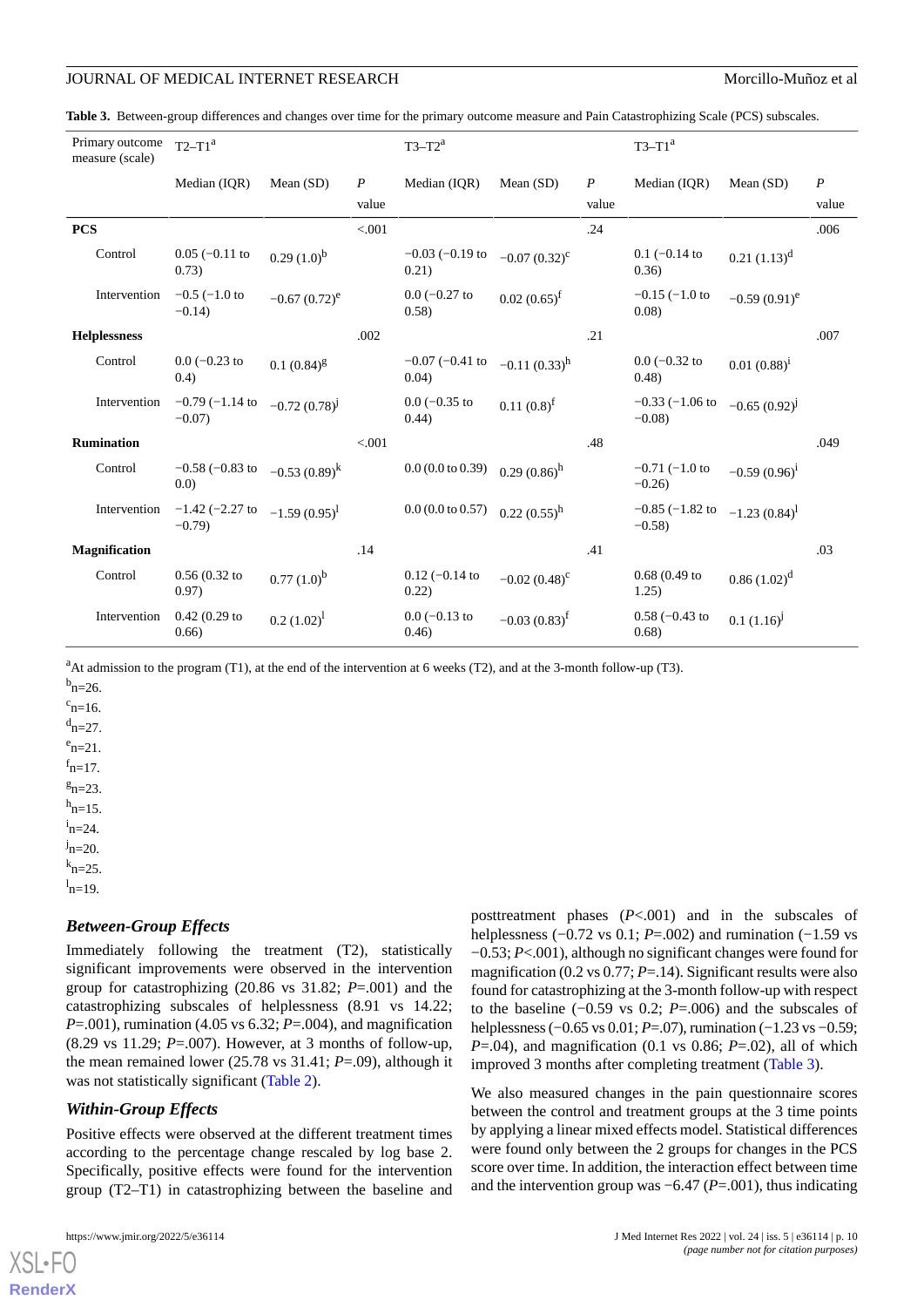a significant decrease in PCS scores over time in the intervention group compared with the control group [\(Table 4\)](#page-10-0).

<span id="page-10-0"></span>**Table 4.** Changes between groups in Pain Catastrophizing Scale scores over time.

| Coefficient                                              | Values, mean (SD) | $P$ value |
|----------------------------------------------------------|-------------------|-----------|
| Intercept                                                | 25.747 (2.572)    | < 0.001   |
| Time                                                     | 2.479 (1.336)     | .07       |
| Intervention (reference: control)                        | 7.528 (3.669)     | .04       |
| Time <sup>a</sup> intervention (reference: time control) | $-6.476(1.991)$   | .001      |

<sup>a</sup>Pain Catastrophizing Scale scores over time in the intervention group compared with the control group.

### **Secondary Outcomes**

(EQ-VAS), whereas [Table 6](#page-11-0) shows variations over time for the secondary outcomes.

# *Overview*

<span id="page-10-1"></span>[Table 5](#page-10-1) shows the results for the variables of acceptance (CPAQ), quality of life (EQ-5D), and overall health state

**Table 5.** Mean and SD for the secondary outcomes at admission (T1), immediately after treatment (T2), and 3 months after the intervention period (T3) for completers.

| (scale) | Secondary out-<br>come measure | T1 <sup>a</sup>      |                     |                  | $T2^a$                |                     |                  | $T3^a$            |                     |                  |
|---------|--------------------------------|----------------------|---------------------|------------------|-----------------------|---------------------|------------------|-------------------|---------------------|------------------|
|         |                                | Median (IQR)         | Mean $(SD)$         | $\boldsymbol{P}$ | Median (IQR)          | Mean $(SD)$         | $\boldsymbol{P}$ | Median (IQR)      | Mean $(SD)$         | $\boldsymbol{P}$ |
|         |                                |                      |                     | value            |                       |                     | value            |                   |                     | value            |
|         | $CPAQ^b$                       |                      |                     | .07              |                       |                     | .14              |                   |                     | .47              |
|         | Control                        | 68.0 (58.0-78.0)     | 66.77 $(18.4)^{c}$  |                  | 65.5 (52.75-<br>72.5) | $63.82(12.47)^d$    |                  | $65.0(54.5-71.5)$ | $65.67(16.06)^e$    |                  |
|         | Intervention                   | 63.0 (53.75-<br>71.0 | $64.16(18.89)^f$    |                  | $67.0(59.0-78.0)$     | $68.23(14.43)^{g}$  |                  | $62.0(54.5-73.0)$ | 64.48 $(21.76)^h$   |                  |
|         | $EQ-5D$                        |                      |                     | .27              |                       |                     | .008             |                   |                     | .30              |
|         | Control                        | $0.46(0.22-0.59)$    | $0.43(0.21)^c$      |                  | $0.36(0.22-0.56)$     | $0.41(0.22)^d$      |                  | $0.37(0.22-0.52)$ | $0.39(0.19)^e$      |                  |
|         | Intervention                   | $0.48(0.23-0.59)$    | $0.45(0.19)^t$      |                  | $0.56(0.47-0.72)$     | $0.55(0.17)^{g}$    |                  | $0.41(0.22-0.59)$ | $0.43(0.2)^h$       |                  |
|         | $EQ-VASi$                      |                      |                     | .16              |                       |                     | .02              |                   |                     | .03              |
|         | Control                        | $44.0(21.5-54.0)$    | 44.23 $(23.49)^{J}$ |                  | 35.0 (25.25-<br>56.0) | 38.68 $(19.58)^{g}$ |                  | $30.0(25.0-51.0)$ | 36.96(20.15)        |                  |
|         | Intervention                   | 47.0 (33.5-60.0)     | 48.22 $(18.74)^k$   |                  | 53.0 (38.0-66.0)      | 52.68 $(18.27)^1$   |                  | $50.0(31.5-75.0)$ | 51.05 $(25.73)^{1}$ |                  |

<sup>a</sup>At admission to the program (T1), at the end of the intervention at 6 to 7 weeks (T2), and at the 3-month follow-up (T3). <sup>b</sup>CPAQ: Chronic Pain Acceptance Questionnaire.

 $c_{n=53}$ .  $d_{n=28}$ .  $e_{n=27}$ 

 $n=56$ .

 $g_{n=22}$ .

 $h_{n=23}$ .

<sup>i</sup>EQ-VAS: EuroQol Visual Analogue Scale.

 $j_{n=47}$ .

 $k_{n=50}$ .

 $l_{\rm n=19}$ .

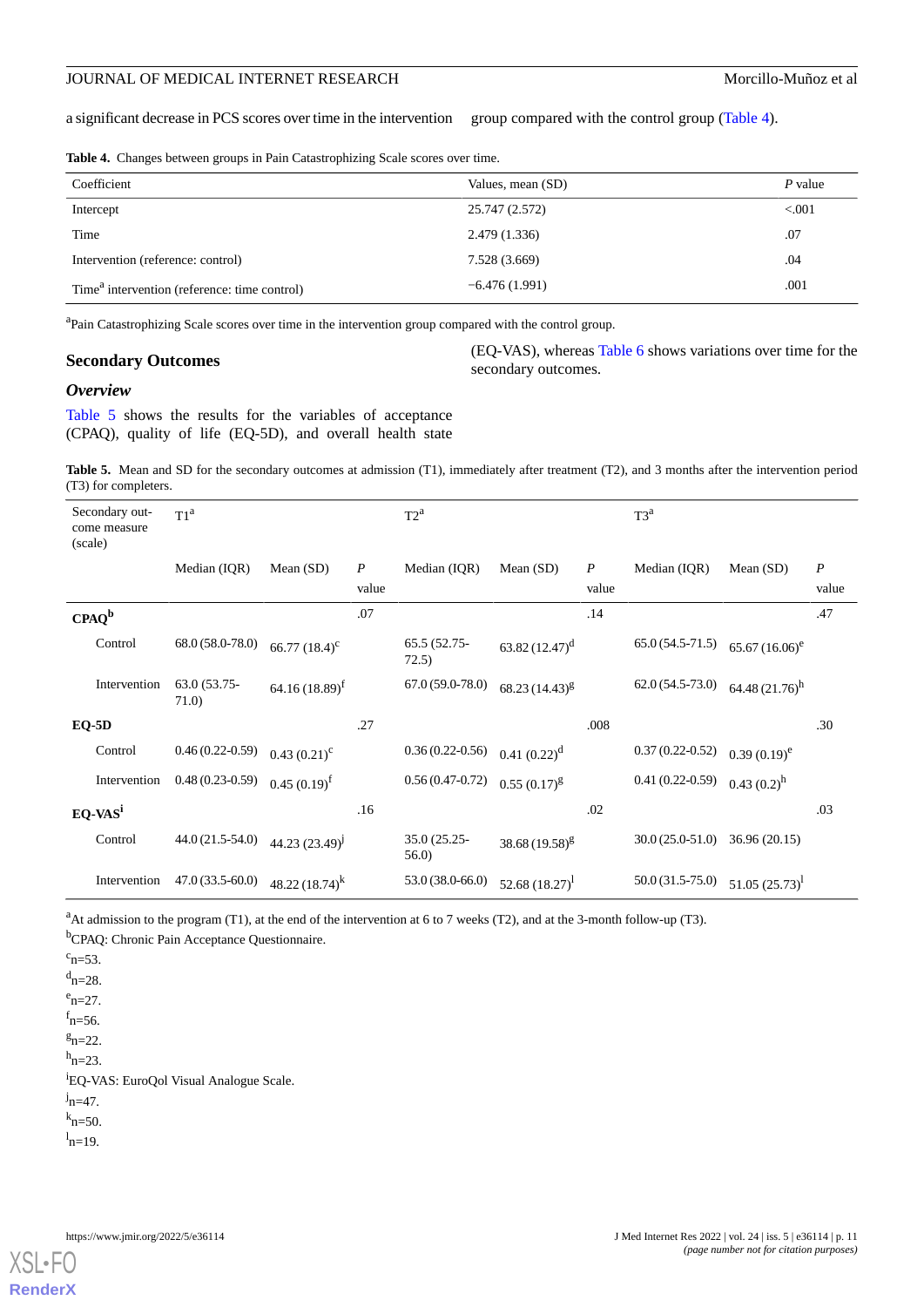<span id="page-11-0"></span>**Table 6.** Within-group differences and variations over time for the secondary outcomes.

| (scale) | Secondary out-<br>come measure | $T2-T1a$                      |                |                  | $T3-T2^a$                                    |                   |                  | $T3-T1a$                     |                  |                  |
|---------|--------------------------------|-------------------------------|----------------|------------------|----------------------------------------------|-------------------|------------------|------------------------------|------------------|------------------|
|         |                                | Median (IQR)                  | Mean $(SD)$    | $\boldsymbol{P}$ | Median (IQR)                                 | Mean $(SD)$       | $\boldsymbol{P}$ | Median (IOR)                 | Mean $(SD)$      | $\boldsymbol{P}$ |
|         |                                |                               |                | value            |                                              |                   | value            |                              |                  | value            |
|         | $CPAQ^b$                       |                               |                | .001             |                                              |                   | .14              |                              |                  | .30              |
|         | Control                        | $-0.16$ ( $-0.27$ to<br>(0.1) | $0.05(0.9)^c$  |                  | $0.02$ (-0.12 to<br>0.25)                    | $0.08(0.28)^d$    |                  | $-0.08$ ( $-0.24$ to<br>0.09 | $0.12(0.92)^e$   |                  |
|         | Intervention                   | $0.22(0.05)$ to<br>(0.39)     | $0.38(0.86)^f$ |                  | $-0.1$ ( $-0.24$ to<br>0.16)                 | $-0.22(0.95)^{g}$ |                  | $0.0$ (-0.18 to<br>0.25)     | $-0.1(0.86)^f$   |                  |
|         | $EO-5D$                        |                               |                | .002             |                                              |                   | .17              |                              |                  | .48              |
|         | Control                        | $-0.12$ ( $-0.53$ to<br>0.08  | $-0.1(0.69)^c$ |                  | $0.0$ ( $-0.03$ to<br>0.22)                  | $0.04(0.34)^d$    |                  | $0.0$ (-0.4 to<br>(0.45)     | $0.12(0.69)^e$   |                  |
|         | Intervention                   | $0.31(0.0)$ to<br>0.92)       | $0.43(0.66)^f$ |                  | $0.0$ (-0.31 to<br>0.13)                     | $-0.09(0.61)^{g}$ |                  | $0.0$ (-0.1 to<br>0.35)      | $0.08(0.75)^f$   |                  |
|         | $EQ-VASh$                      |                               |                | .13              |                                              |                   | .49              |                              |                  | .34              |
|         | Control                        | $0.14 (-0.77)$ to<br>(0.49)   | $-0.27(1.0)$   |                  | $-0.05$ ( $-0.28$ to $-0.08$ (0.31)<br>0.17) |                   |                  | $0.18 (-0.34)$<br>(0.83)     | $0.18(1.22)^{i}$ |                  |
|         | Intervention                   | $0.28 (-0.12)$<br>0.42)       | 0.25(0.52)     |                  | $-0.14$ ( $-0.37$ to $-0.05$ (0.4)<br>0.24)  |                   |                  | $0.33 (-0.26)$<br>0.95)      | $0.18(0.93)^d$   |                  |

 ${}^{a}$ At admission to the program (T1), at the end of the intervention at 6 weeks (T2), and at the 3-month follow-up (T3).

<sup>b</sup>CPAQ: Chronic Pain Acceptance Questionnaire.

 $c_{n=26}$ .

 $d_{n=16}$ .

 $e_{n=27}$ 

 $f_{n=21}$ .

 $g_{n=17}$ .

<sup>h</sup>EQ-VAS: EuroQol Visual Analogue Scale.  $i_{n=24}$ .

### *Between-Group Effects*

With regard to pain acceptance (CPAQ), no significant differences were found between the 2 groups after treatment  $(68.23 \text{ vs } 63.82; P=.14)$  or at 3 months following the intervention (64.48 vs 65.67; *P*=.47).

In terms of quality of life (EQ-5D), the intervention group showed significant improvement at the end of treatment (0.55 vs 0.41; *P*=.008), although these differences were not maintained after the 3-month follow-up (0.43 vs 0.39; *P*=.30).

The assessment of overall health state (EQ-VAS) registered in the daily records showed significant improvements in the intervention group compared with the control group (52.68 vs 38.68; *P*=.02) at the end of treatment, and these differences were maintained over time (51.05 vs 39.96; *P*=.02; [Table 5](#page-10-1)).

# *Within-Group Effects*

Regarding variations between the different phases, a positive effect was observed immediately following the intervention (T2–T1) in both acceptance (0.38 vs 0.05;  $P = .001$ ) and quality

of life (0.43 vs −0.01; *P*=.002), but the positive effect on overall satisfaction with health was not maintained (0.25 vs −0.27; *P*=.13).

No significant differences were found during follow-up for CPAQ (T3–T2: −0.22 vs 0.08 and *P*=.14; T3–T1: −0.1 vs 0.12 and *P*=.30), EQ-5D (T3–T2: −0.09 vs 0.04 and *P*=.17; T3–T1: 0.08 vs 0.12 and *P*=.48), or overall health state (T3–T2: −0.05 vs −0.08 and *P*=.49; T3–T1: 0.18 vs 0.18 and *P*=.34; [Table 6\)](#page-11-0).

[Table 7](#page-12-0) shows the Fisher-Freeman-Halton descriptive analysis of the proportion of participants with clinically significant improvement immediately after treatment according to the EQ-5D subscale. In the intervention group, clinical improvement in pain intensity ranged from 37% in moderate pain to 22.7% in severe pain  $(P=0.04)$ . The exact test results showed that a significantly higher proportion of participants who received the multimodal treatment improved in the mobility subscale (*P*=.04) and activities of daily living such as going to work, leisure time, and family activities  $(P=0.045)$  immediately after receiving treatment. These improvements were not significant 3 months after the intervention.

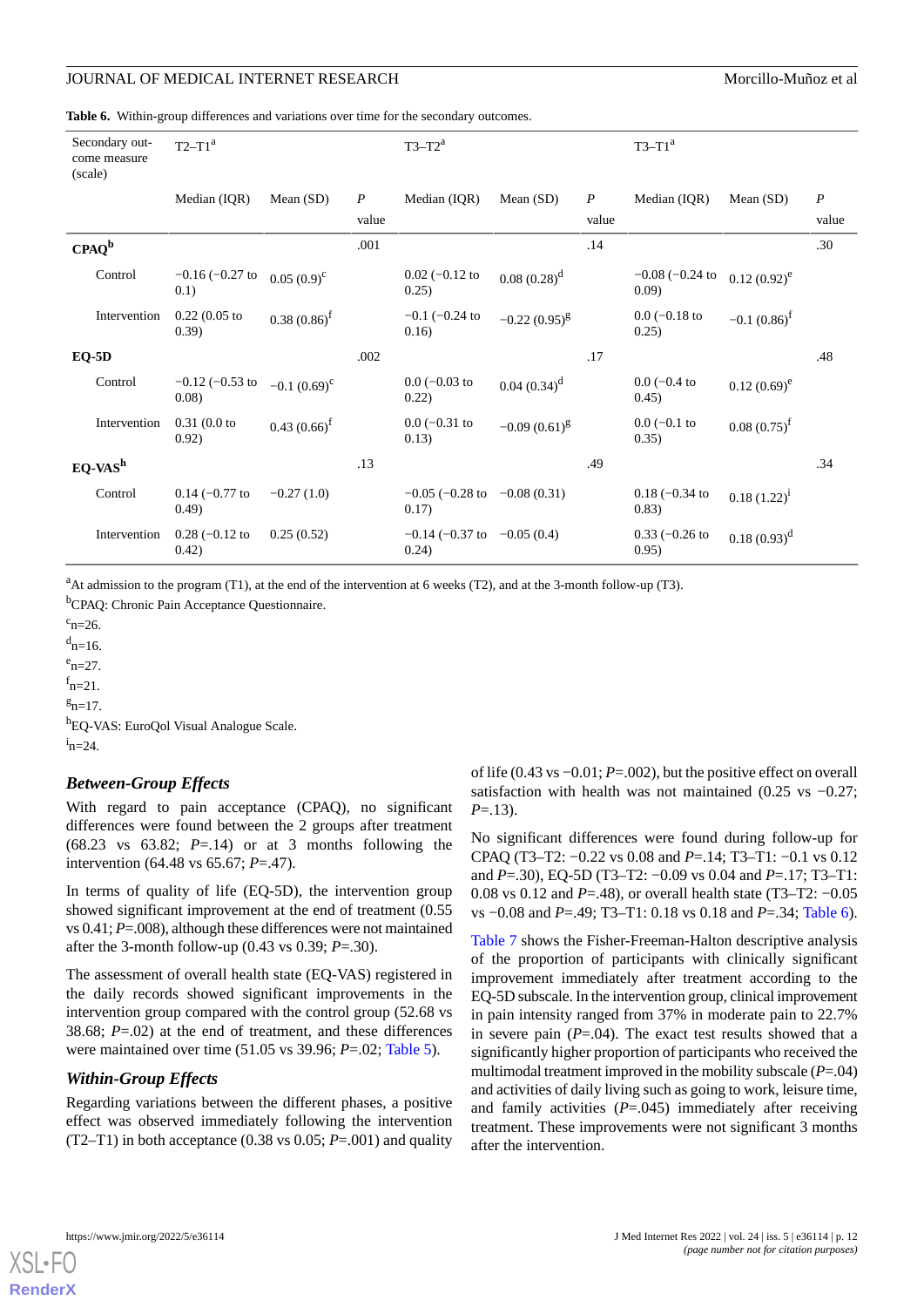<span id="page-12-0"></span>**Table 7.** Proportion of patients to the EQ-5D subscale per time and group at admission (T1), immediately after treatment (T2), and 3 months after the intervention period (T3).

| EQ-5D secondary outcome measure                                                          | T1                       |                     |                      | T <sub>2</sub>           |                     |                      | T <sub>3</sub>        |                  |                      |
|------------------------------------------------------------------------------------------|--------------------------|---------------------|----------------------|--------------------------|---------------------|----------------------|-----------------------|------------------|----------------------|
|                                                                                          | Intervention,<br>$n$ (%) | Control.<br>$n$ (%) | Overall<br>$P$ value | Intervention,<br>$n$ (%) | Control.<br>$n$ (%) | Overall<br>$P$ value | Intervention,<br>n(%) | Control.<br>n(%) | Overall<br>$P$ value |
| Pain                                                                                     |                          |                     | .34                  |                          |                     | .004                 |                       |                  | $.08\,$              |
| Moderate pain $(VASa=4-7)$                                                               | 34(61)                   | 27(51)              |                      | 16(37)                   | 10(78)              |                      | 13(34)                | 9(53)            |                      |
| A lot of pain (VAS≥8)                                                                    | 22 (39)                  | 26(49)              |                      | 2(23)                    | 17(64)              |                      | 10(46)                | 17(67)           |                      |
| <b>Anxiety and depression</b>                                                            |                          |                     | .90                  |                          |                     | .27                  |                       |                  | .12                  |
| I am not anxious or depressed                                                            | 13(23)                   | 13(25)              |                      | 7(32)                    | 8(29)               |                      | 3(13)                 | 8(30)            |                      |
| I am moderately anxious or de-<br>pressed                                                | 32 (57)                  | 30(58)              |                      | 13 (59)                  | 12(43)              |                      | 16(67)                | 14(52)           |                      |
| I am very anxious or depressed 11 (20)                                                   |                          | 9(17)               |                      | 1(9)                     | 7(29)               |                      | 4(21)                 | 4(19)            |                      |
| <b>Mobility</b>                                                                          |                          |                     | .14                  |                          |                     | .04                  |                       |                  | .07                  |
| I have no problem walking                                                                | 9(41)                    | 10(36)              |                      | 12(21)                   | 13(25)              |                      | 7(29)                 | 8(30)            |                      |
| I have some trouble walking                                                              | 43 (77)                  | 39 (74)             |                      | 13(59)                   | 18(64)              |                      | 16(67)                | 19(70)           |                      |
| I have to be in bed                                                                      | 1(2)                     | 1(2)                |                      | $N/A^b$                  | N/A                 |                      | 1(4)                  | N/A              |                      |
| <b>Personal care</b>                                                                     |                          |                     | .92                  |                          |                     | .77                  |                       |                  | .63                  |
| I have no problems with self-<br>care                                                    | 33(60)                   | 31(59)              |                      | 14(65)                   | 15(56)              |                      | 12(50)                | 13(50)           |                      |
| I have some problems washing<br>or dressing                                              | 22(40)                   | 21(40)              |                      | 8(36)                    | 12(44)              |                      | 12(50)                | 14(50)           |                      |
| I am unable to wash or dress                                                             | N/A                      | 1(2)                |                      | N/A                      | N/A                 |                      | N/A                   | N/A              |                      |
| Everyday activities (work, study, household chores, free<br>time, and family activities) |                          |                     | .14                  |                          |                     | .045                 |                       |                  | .86                  |
| I have no problem performing<br>my daily activities                                      | 5(9)                     | 9(17)               |                      | 5(24)                    | 4(14)               |                      | 2(8)                  | 1(4)             |                      |
| I have some trouble performing 49 (88)<br>my daily activities                            |                          | 38 (72)             |                      | 16(76)                   | 20(71)              |                      | 20(83)                | 23(85)           |                      |
| I am unable to perform my dai-<br>ly activities                                          | 2(4)                     | 6(11)               |                      | N/A                      | 4(14)               |                      | 2(8)                  | 3(11)            |                      |

<sup>a</sup>VAS: Visual Analogue Scale.

<sup>b</sup>N/A: not applicable.

# *Discussion*

### **Principal Findings**

We performed a small randomized controlled clinical trial with a sample of mostly women (205/297, 69%). Randomization of both the sociodemographic characteristics of the study population and the study variables was homogeneous.

The results of the study clearly show that the main variable, catastrophizing, had a significant positive effect on the intervention group compared with the control group after the intervention and at the 3-month follow-up. This could be due to changes in cognition or maladaptive behavior that modified erroneous beliefs and decreased catastrophic thoughts. It should be noted that previous research has considered the beneficial effect of multimodal treatments in decreasing catastrophizing and fear. Thus, these results are in accordance with the more pronounced effect found in the intervention group [[55\]](#page-17-18).

[XSL](http://www.w3.org/Style/XSL)•FO **[RenderX](http://www.renderx.com/)**

These results are also in line with the findings of studies on the effects of monotherapies using ACT [\[56](#page-17-19)], mindfulness [[57\]](#page-17-20), physical activity, pharmacological therapy, and the health asset approach. Analysis of the results showed that the intervention group improved in catastrophizing, psychological flexibility, movement avoidance, pain interference in daily life, pain intensity, and quality of life [[31,](#page-16-19)[58](#page-17-21)-[62\]](#page-18-0).

The analysis showed that the intervention group improved in both perceived quality of life and pain acceptance after treatment. This finding indicates that patients who accept pain better exhibit greater psychological flexibility (ie, less activity avoidance), less psychological distress, and less disability. Moreover, we found that patients with higher pain acceptance (psychological flexibility; *P*=.001) reported a better quality of life (*P*=.002). This is in agreement with other studies that have shown that pain acceptance is a good predictor of a better quality of life [[20,](#page-16-6)[21](#page-16-7),[61\]](#page-18-1).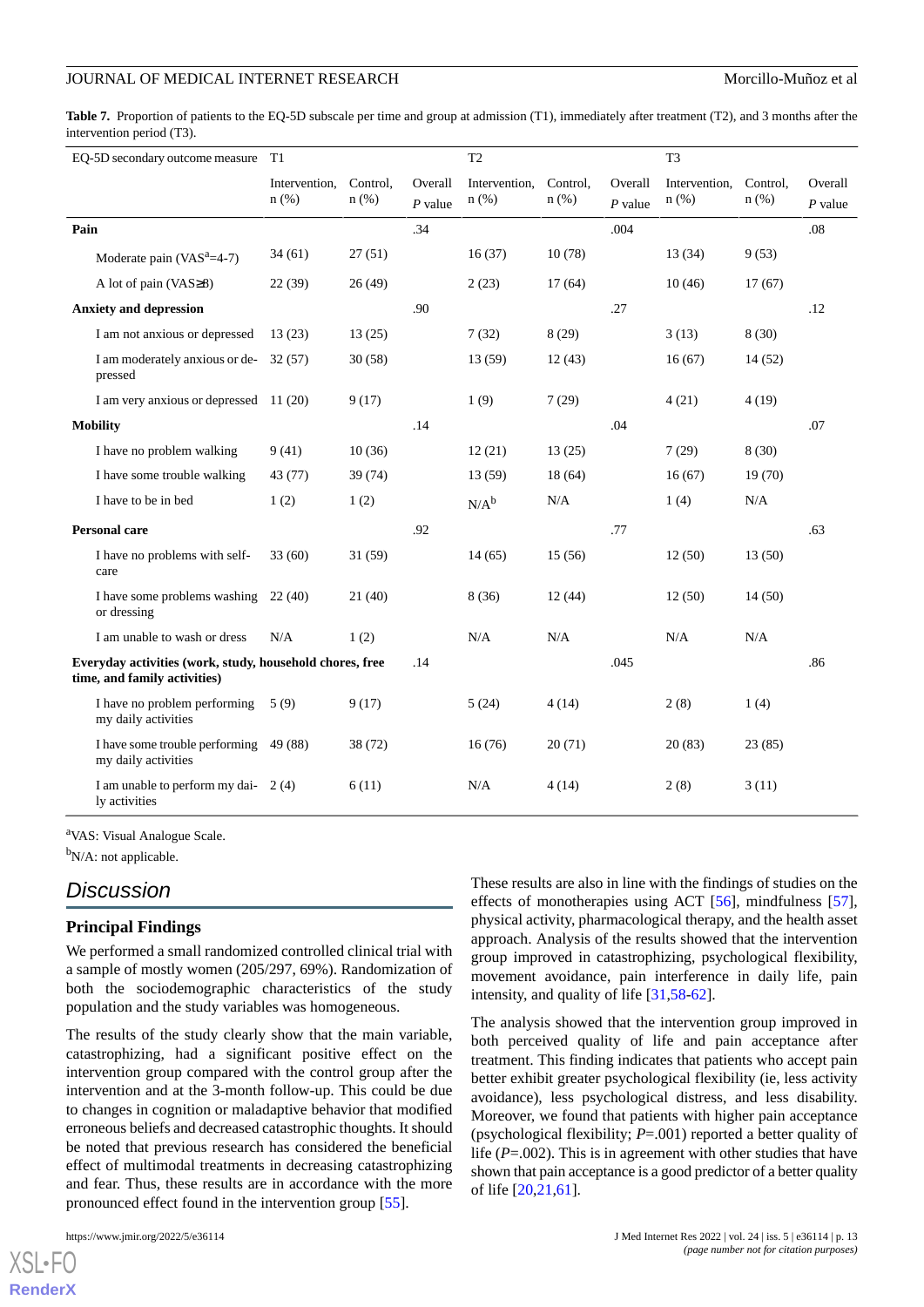However, the results were inconclusive for these last 2 variables. Specifically, although the effect sizes of quality of life and pain acceptance were significant from before treatment to after treatment in the intervention group, no changes were observed 3 months after the treatment. This lack of significance may be explained by the fact that perceived quality of life is a multidimensional phenomenon, and some indicators may therefore have had a greater influence on this variable, such as the low educational level and low annual income of the sample. These results are consistent with those of other studies suggesting that low educational level and low income are associated with poorer perceived health [\[63](#page-18-2)].

With regard to the main aim of this work, we hypothesized that the participants assigned to the intervention group would experience fewer catastrophizing thoughts and emotional distress and more acceptance of pain and improve their ability to perform activities of daily living according to self-management values. The results are encouraging as the effects of the treatment were largely maintained over time and reduced catastrophizing and the three dimensions of the PCS (helplessness, rumination, and magnification). This may suggest that a combination of these interventions promotes skills that result in behavior changes, at least in the medium term.

A priori, this relationship could be explained by the additive effect of the combined components of psychoeducational therapy, exercise, pharmacological treatment, and health assets. It may also be explained by the fear avoidance model in that exercise contributes to the reconceptualization of pain and reduces catastrophic thinking and the threat value of pain related to functional limitations [\[55](#page-17-18)]. Similarly, exercise may help divert attention away from rumination because of its attentional demands and mood effects, whereas the use of exercise as a self-management tool could increase self-efficacy and thereby reduce feelings of helplessness.

Physical activity likely helped the participants in our study learn about activities such as daily walking and low-intensity stretching to improve their physical, mental, and emotional well-being as well as acquire new habits and find alternatives to improve their quality of life [\[64](#page-18-3)]. These results are in line with recent studies and meta-analyses that show that intermittent or regular sessions of therapeutic exercise can reduce pain perception and sensitivity [[65\]](#page-18-4).

ACT and mindfulness were also a treatment goal in our study [[60\]](#page-18-5). In the intervention group, both therapies had a positive effect on pain acceptance (psychological flexibility), improved health perception, and decreased levels of catastrophizing immediately after the intervention. This finding is in line with the available evidence suggesting that face-to-face or technology-based ACT is an effective self-management intervention for chronic pain and that it may be effective for the treatment of chronic pain [\[23](#page-16-9),[34,](#page-16-20)[66](#page-18-6)].

Pain catastrophizing has been identified as a psychosocial factor that predicts adaptation to chronic pain and may contribute to its development and chronicity. In this regard, several studies [[28](#page-16-14)[,67](#page-18-7)] have examined the associations between pain catastrophizing and patient functioning and suggested that genetic and interpersonal factors, family history, pain duration,

and comorbidities moderate pain and are likely to influence the strength of the association of the effects of catastrophizing on pain.

However, another explanation for the effect of our multimodal treatment may be related to patient-treatment matching. Specifically, broader-spectrum multimodal treatments have a greater likelihood of matching at least one treatment component to a patient's strength or deficit [[68\]](#page-18-8).

The overall health state self-reported by the intervention group improved after the intervention, although this effect was not maintained over time. This may be explained by the fact that the participants perceived an improvement in their health state when performing the proposed weekly activities during the treatment period because of the effort and time invested, which is known as the Hawthorne phenomenon [[69\]](#page-18-9). Motivation, or the effect of feeling observed and cared for, may also have played a role. It is important to remember that it takes time to modify lifestyles and habits and see the benefits of change.

Moreover, the descriptive analysis of the EQ-5D dimensions showed improvement in at least three of the five core outcome domains (pain intensity, mobility, and activities of daily living) compared with the control group. This finding corroborates the influence of attitudes and beliefs that may affect the development of passive coping mechanisms such as rest and medication versus the ability to adopt active strategies such as physical activity and pain acceptance [\[70](#page-18-10)].

### **Strengths, Limitations, and Future Directions**

This study has several strengths. First, we developed a multimodal program involving a variety of therapeutic activities that could be standardized and used in the future for other patients with chronic pain. An encouraging finding in this line was that the benefits of the treatment were largely maintained at follow-up, which may suggest that these interventions lead to the acquisition of skills that result in behavior change, at least in the medium term. Second, ICTs were used in combination with pharmacological and nonpharmacological therapeutic treatments in the outpatient setting to evaluate their impact on pain catastrophizing, pain acceptance, and quality of life. Third, the fact that the patients did the programmed activities in their natural environment is likely to promote self-efficacy, thus supporting the importance of the self-management component in interventions of this type [\[25](#page-16-11)].

One of the most important limitations of our study was the low response rate of the self-reported questionnaires sent via email. It should also be noted that the sample size was small. This may have affected the outcomes of the intervention and could explain the significant differences found between the groups. However, we cannot rule out the beneficial effect of the treatment on catastrophizing in the intervention group as a good prognosis of the disease and that, in the long term, these interventions (physical activity, psychoeducational therapies, pharmacological therapies, and health assets) are part of multi-professional treatments to achieve the desired effects. Nevertheless, as we used a multimodal therapy, we cannot really know the effect of each individual intervention on the outcomes, and more studies will be needed to determine the effects of specific interventions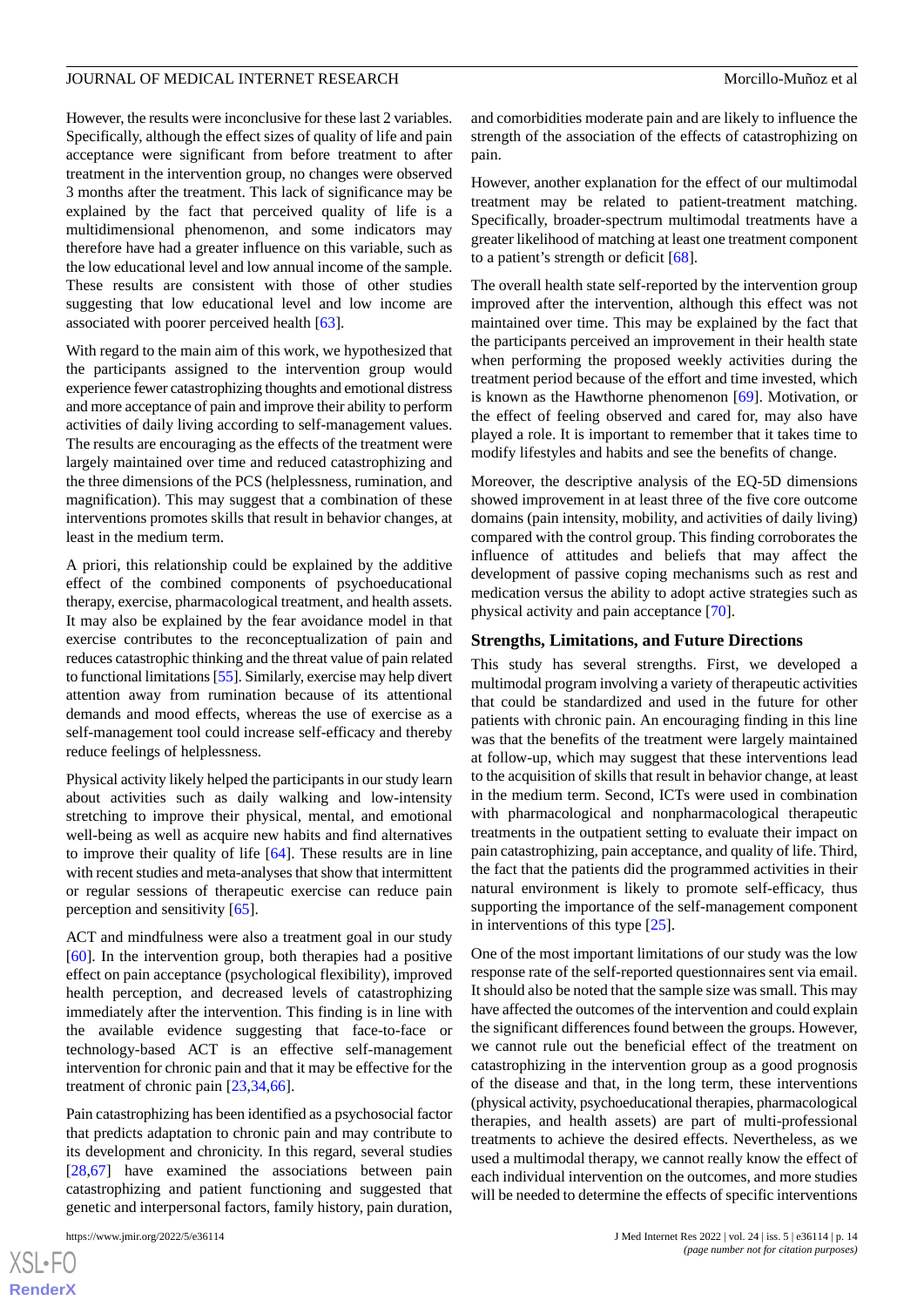in patients with chronic pain. Therefore, caution must be exercised when extrapolating our findings to the general population.

With regard to treatment adherence [\[5,](#page-15-4)[71](#page-18-11)], we cannot reach reliable conclusions. Although the electronic records of the participants' access to and completion of the activities were not analyzed, we do know that 85% (83/98) of the participants completed the intervention program. This loss of participants may have occurred because the self-reported assessment was administered via email. Therefore, our treatment design could be improved by administering the questionnaire through the same mobile app, in interviews with the attending nurses, or by telephone follow-up.

According to our results and the available evidence, pharmacological treatments are most effective when they are part of an overall multidisciplinary pain management plan that also incorporates psychological, physical, and preventive components [[8,](#page-15-7)[72](#page-18-12)[-74\]](#page-18-13). Clearly, patients with chronic pain should be informed and educated to enable them to make decisions about the most effective evidence-based strategy and ensure that their pain is treated and managed in the best possible manner.

A large number of studies have been conducted on ICT-based interventions to promote self-management in people with chronic pain [\[75](#page-18-14)-[77\]](#page-18-15), and there is evidence of high ICT acceptance and satisfaction [\[72](#page-18-12),[73\]](#page-18-16). Indeed, as technologies can assist and support people in their daily lives and at any time of the day [[32\]](#page-16-16), smartphones have become a very effective health care tool. In our smartphone app, we have selected evidence-based activities to address the various dimensions of chronic pain. The activities are easily reproducible in many environments and health care fields and can serve as complementary therapies for the comprehensive treatment of people with persistent pain. Nonetheless, it should be noted that self-management of pain is only effective when implemented from a multidisciplinary approach as treatment response is individual and there is no single approach that is beneficial for all patients with chronic pain. Therefore, for smartphone-based apps to be successful in promoting the self-management of chronic pain, we believe they should include self-monitoring, goal setting, skill training, social support, and educational components [\[78](#page-18-17)]. Moreover, many of these apps appear to have been developed without the involvement of patients and health care professionals and, to the best of our knowledge, few have been tested in randomized trials to evaluate their impact on health.

In future research, more attention should also be paid to the participants' gender as this could have affected our findings. It is well-known that gender is strongly related to access to care and treatment response and that, although many patients who experience pain are women, many stigmas are associated with pain in men. Therefore, it is important that we gain a better understanding of the role of gender in health care access as well as gender biases in diagnoses, patient-professional interactions, and treatment.

Further lines of research could improve the efficacy of multimodal chronic pain interventions based on new technologies, such as the refinement of treatments, the identification of moderating factors that might influence psychosocial variables, and their association with treatment adherence. To evaluate which groups of patients are more competent to self-manage a technology-based multimodal intervention would have been ideal. In the same vein, it is also worth mentioning that, in our study, we did not specifically assess satisfaction in relation to the use of technologies, and this could be a promising line for future research.

In future research, it might be interesting to analyze data not included in this study, such as mobile sensor data using accelerometers, gyrometers, and other sensors to monitor engagement and assess the timing of the activities.

# **Conclusions and Implications for Practice**

The results of our study suggest that multidimensional treatments for adults with chronic pain improve catastrophizing, quality of life, and psychological flexibility immediately after treatment and that the effects are maintained for the primary outcome of catastrophizing for at least 3 months following treatment. This study has also shown that nonpharmacological treatments that include physical and psychoeducational therapy to promote active participation work well in combination with pharmacological strategies and that such interventions improve self-reliance in patients with chronic pain and help them cope constructively with pain.

The NO+Dolor app we have developed uses gamification to teach patients distraction methods and divert their attention away from pain as well as mindfulness techniques to improve pain acceptance. It also provides patients with a well-paced program of exercises and information on the proper use of medications to avoid side effects and helps them identify health assets to engage in pleasurable activities or find the resources they need. Moreover, the app-based mobile interventions we have presented here are flexible and self-directed, promote self-management in patients with chronic pain, and can be used to complement face-to-face pain treatments.

Preventive interventions for people with chronic pain designed from a salutogenic approach, are essential to promote well-being and prevent further decline in health throughout life.

# **Acknowledgments**

The authors would like to thank all the patients who selflessly collaborated in this study and the professionals who participated in the creation of the audiovisual materials as this work would not have been possible without them. This study was funded by the Regional Ministry of Health by Resolution of May 18, 2017, of the General Secretariat for Biomedical Research, Development, and Innovation and in Health Sciences of Andalusia with the collaboration of the Biomedical Research Foundation of Cordoba. The study has the authorization of the corresponding Research Ethics Committee and complies with the current law on data

 $XS$  $\cdot$ FC **[RenderX](http://www.renderx.com/)**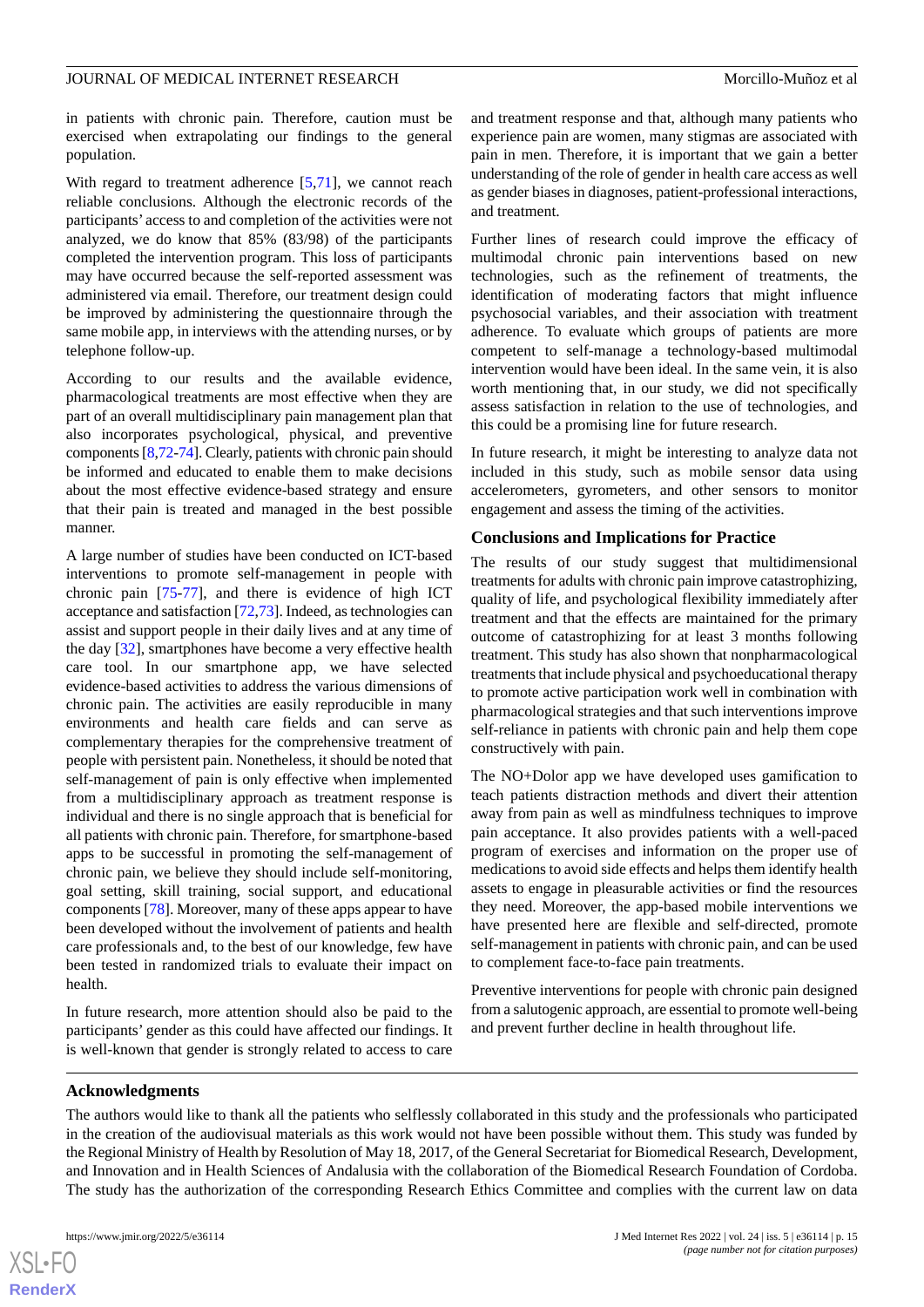protection (promoter: Biomedical Research Foundation of Cordoba; protocol code: PI-0447-2017; study code: S0452). This study was conducted according to the guidelines of the Declaration of Helsinki and was approved by the Ethics Committee of the Foundation for Biomedical Research of Cordoba, Andalusia, Spain (CIF G-14825277; protocol code PI-0447-2017, resolution December 22, 2017, and published in the official bulletin of the Junta de Andalusia, Spain, October 5, 2018). Informed consent was obtained from all participants involved in the study. Written informed consent was obtained from the patients to publish this paper.

# **Data Availability**

The data supporting the reported results can be found in the electronic notebook of the Data Entry Manager of the Maimonides Biomedical Research Institute of Cordoba. The statistician, principal investigator, and collaborators who evaluated the results did not participate in patient recruitment.

# **Conflicts of Interest**

<span id="page-15-12"></span>None declared.

# **Multimedia Appendix 1**

Key contents of the intervention. [[PDF File \(Adobe PDF File\), 81 KB](https://jmir.org/api/download?alt_name=jmir_v24i5e36114_app1.pdf&filename=77c5e4276dc6c706cf5f6939aca53ba9.pdf)-[Multimedia Appendix 1\]](https://jmir.org/api/download?alt_name=jmir_v24i5e36114_app1.pdf&filename=77c5e4276dc6c706cf5f6939aca53ba9.pdf)

# **Multimedia Appendix 2**

<span id="page-15-0"></span>CONSORT-eHEALTH checklist (V 1.6.1). [[PDF File \(Adobe PDF File\), 438 KB](https://jmir.org/api/download?alt_name=jmir_v24i5e36114_app2.pdf&filename=aa39945aaf22fbaea66f785b9c57455e.pdf)-[Multimedia Appendix 2\]](https://jmir.org/api/download?alt_name=jmir_v24i5e36114_app2.pdf&filename=aa39945aaf22fbaea66f785b9c57455e.pdf)

# **References**

- <span id="page-15-2"></span><span id="page-15-1"></span>1. Breivik H, Eisenberg E, O'Brien T, OPENMinds. The individual and societal burden of chronic pain in Europe: the case for strategic prioritisation and action to improve knowledge and availability of appropriate care. BMC Public Health 2013 Dec 24;13:1229 [\[FREE Full text\]](https://bmcpublichealth.biomedcentral.com/articles/10.1186/1471-2458-13-1229) [doi: [10.1186/1471-2458-13-1229](http://dx.doi.org/10.1186/1471-2458-13-1229)] [Medline: [24365383](http://www.ncbi.nlm.nih.gov/entrez/query.fcgi?cmd=Retrieve&db=PubMed&list_uids=24365383&dopt=Abstract)]
- <span id="page-15-3"></span>2. van Hecke O, Torrance N, Smith BH. Chronic pain epidemiology and its clinical relevance. Br J Anaesth 2013 Jul;111(1):13-18 [[FREE Full text\]](https://linkinghub.elsevier.com/retrieve/pii/S0007-0912(17)32961-6) [doi: [10.1093/bja/aet123](http://dx.doi.org/10.1093/bja/aet123)] [Medline: [23794640\]](http://www.ncbi.nlm.nih.gov/entrez/query.fcgi?cmd=Retrieve&db=PubMed&list_uids=23794640&dopt=Abstract)
- 3. Raja SN, Carr DB, Cohen M, Finnerup NB, Flor H, Gibson S, et al. The revised International Association for the Study of Pain definition of pain: concepts, challenges, and compromises. Pain 2020 Sep 01;161(9):1976-1982 [\[FREE Full text](http://europepmc.org/abstract/MED/32694387)] [doi: [10.1097/j.pain.0000000000001939\]](http://dx.doi.org/10.1097/j.pain.0000000000001939) [Medline: [32694387\]](http://www.ncbi.nlm.nih.gov/entrez/query.fcgi?cmd=Retrieve&db=PubMed&list_uids=32694387&dopt=Abstract)
- <span id="page-15-5"></span><span id="page-15-4"></span>4. Nicholas M, Vlaeyen JW, Rief W, Barke A, Aziz Q, Benoliel R, IASP Taskforce for the Classification of Chronic Pain. The IASP classification of chronic pain for ICD-11: chronic primary pain. Pain 2019 Jan;160(1):28-37. [doi: [10.1097/j.pain.0000000000001390\]](http://dx.doi.org/10.1097/j.pain.0000000000001390) [Medline: [30586068\]](http://www.ncbi.nlm.nih.gov/entrez/query.fcgi?cmd=Retrieve&db=PubMed&list_uids=30586068&dopt=Abstract)
- <span id="page-15-6"></span>5. Geneen LJ, Moore RA, Clarke C, Martin D, Colvin LA, Smith BH. Physical activity and exercise for chronic pain in adults: an overview of Cochrane Reviews. Cochrane Database Syst Rev 2017 Jan 14;1(1):CD011279 [\[FREE Full text\]](http://europepmc.org/abstract/MED/28087891) [doi: [10.1002/14651858.CD011279.pub2\]](http://dx.doi.org/10.1002/14651858.CD011279.pub2) [Medline: [28087891](http://www.ncbi.nlm.nih.gov/entrez/query.fcgi?cmd=Retrieve&db=PubMed&list_uids=28087891&dopt=Abstract)]
- <span id="page-15-7"></span>6. Mills SE, Nicolson KP, Smith BH. Chronic pain: a review of its epidemiology and associated factors in population-based studies. Br J Anaesth 2019 Aug;123(2):e273-e283 [\[FREE Full text\]](https://linkinghub.elsevier.com/retrieve/pii/S0007-0912(19)30227-2) [doi: [10.1016/j.bja.2019.03.023](http://dx.doi.org/10.1016/j.bja.2019.03.023)] [Medline: [31079836](http://www.ncbi.nlm.nih.gov/entrez/query.fcgi?cmd=Retrieve&db=PubMed&list_uids=31079836&dopt=Abstract)]
- <span id="page-15-8"></span>7. Henschke N, Kamper SJ, Maher CG. The epidemiology and economic consequences of pain. Mayo Clin Proc 2015 Jan;90(1):139-147. [doi: [10.1016/j.mayocp.2014.09.010\]](http://dx.doi.org/10.1016/j.mayocp.2014.09.010) [Medline: [25572198](http://www.ncbi.nlm.nih.gov/entrez/query.fcgi?cmd=Retrieve&db=PubMed&list_uids=25572198&dopt=Abstract)]
- <span id="page-15-9"></span>8. Gauthier K, Dulong C, Argáez C. Multidisciplinary treatment programs for patients with chronic non-malignant pain: a review of clinical effectiveness, cost-effectiveness, and guidelines – an update [Internet]. Ottawa, ON, Canada: Canadian Agency for Drugs and Technologies in Health; May 10, 2019.
- <span id="page-15-10"></span>9. Häuser W, Bernardy K, Arnold B, Offenbächer M, Schiltenwolf M. Efficacy of multicomponent treatment in fibromyalgia syndrome: a meta-analysis of randomized controlled clinical trials. Arthritis Rheum 2009 Feb 15;61(2):216-224 [\[FREE](https://doi.org/10.1002/art.24276) [Full text\]](https://doi.org/10.1002/art.24276) [doi: [10.1002/art.24276](http://dx.doi.org/10.1002/art.24276)] [Medline: [19177530](http://www.ncbi.nlm.nih.gov/entrez/query.fcgi?cmd=Retrieve&db=PubMed&list_uids=19177530&dopt=Abstract)]
- <span id="page-15-11"></span>10. Wells C, Ford C. Strategies for the reduction or discontinuation of opioids: guidelines. Canada's Drug and Health Technology Agency. Ottawa: CADTH; 2017 Apr 5. URL: [https://www.cadth.ca/sites/default/files/pdf/htis/2017/](https://www.cadth.ca/sites/default/files/pdf/htis/2017/RB1078%20-%20Opioid%20Tapering%20Final.pdf) [RB1078%20-%20Opioid%20Tapering%20Final.pdf](https://www.cadth.ca/sites/default/files/pdf/htis/2017/RB1078%20-%20Opioid%20Tapering%20Final.pdf) [accessed 2022-04-10]
- 11. Ross EL, Jamison RN, Nicholls L, Perry BM, Nolen KD. Clinical integration of a smartphone app for patients with chronic pain: retrospective analysis of predictors of benefits and patient engagement between clinic visits. J Med Internet Res 2020 Apr 16;22(4):e16939 [\[FREE Full text\]](https://www.jmir.org/2020/4/e16939/) [doi: [10.2196/16939\]](http://dx.doi.org/10.2196/16939) [Medline: [32297871\]](http://www.ncbi.nlm.nih.gov/entrez/query.fcgi?cmd=Retrieve&db=PubMed&list_uids=32297871&dopt=Abstract)
- 12. Turk DC, Fillingim RB, Ohrbach R, Patel KV. Assessment of psychosocial and functional impact of chronic pain. J Pain 2016 Sep;17(9 Suppl):T21-T49. [doi: [10.1016/j.jpain.2016.02.006](http://dx.doi.org/10.1016/j.jpain.2016.02.006)] [Medline: [27586830\]](http://www.ncbi.nlm.nih.gov/entrez/query.fcgi?cmd=Retrieve&db=PubMed&list_uids=27586830&dopt=Abstract)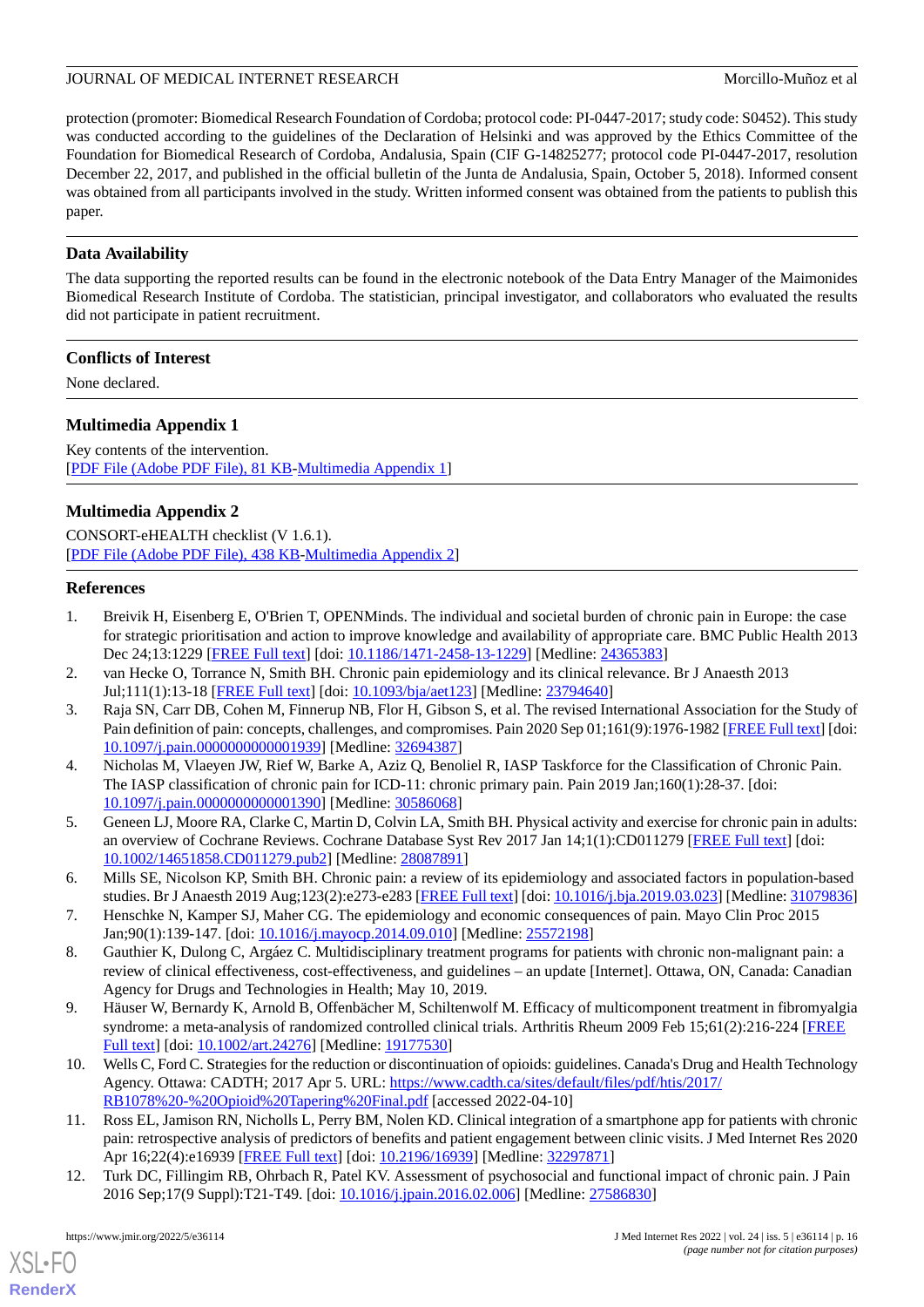# JOURNAL OF MEDICAL INTERNET RESEARCH MORE SERVICES AND MORE MORE AND MORE AND MORE AND MORE AND MORE AND MORE AND MORE AND MORE AND MORE AND MORE AND MORE AND MORE AND MORE AND MORE AND MORE AND MORE AND MORE AND MORE AND

- 13. Chronic pain in Canada: laying a foundation for action? A report by the Canadian Pain Task Force, June 2019. Health Canada. 2019. URL: [https://tinyurl.com/uae72c3s](http://epe.lac-bac.gc.ca/100/201/301/weekly_acquisitions_list-ef/2019/19-35/publications.gc.ca/collections/collection_2019/sc-hc/H134-5-2019-eng.pdf%0Ahttps://www.canada.ca/content/dam/hc-sc/documents/corporate/about-health-canada/public-engagement/extern) [accessed 2022-04-10]
- <span id="page-16-1"></span><span id="page-16-0"></span>14. Deckert S, Kaiser U, Kopkow C, Trautmann F, Sabatowski R, Schmitt J. A systematic review of the outcomes reported in multimodal pain therapy for chronic pain. Eur J Pain 2016 Jan; 20(1): 51-63. [doi: [10.1002/ejp.721](http://dx.doi.org/10.1002/ejp.721)] [Medline: [26031689](http://www.ncbi.nlm.nih.gov/entrez/query.fcgi?cmd=Retrieve&db=PubMed&list_uids=26031689&dopt=Abstract)]
- <span id="page-16-2"></span>15. Management of chronic pain. Scottish Intercollegiate Guidelines Network (SIGN). 2013 Dec. URL: [https://www.sign.ac.uk/](https://www.sign.ac.uk/our-guidelines/management-of-chronic-pain/) [our-guidelines/management-of-chronic-pain/](https://www.sign.ac.uk/our-guidelines/management-of-chronic-pain/) [accessed 2022-04-10]
- <span id="page-16-3"></span>16. Booth J, Moseley GL, Schiltenwolf M, Cashin A, Davies M, Hübscher M. Exercise for chronic musculoskeletal pain: a biopsychosocial approach. Musculoskeletal Care 2017 Dec;15(4):413-421. [doi: [10.1002/msc.1191](http://dx.doi.org/10.1002/msc.1191)] [Medline: [28371175](http://www.ncbi.nlm.nih.gov/entrez/query.fcgi?cmd=Retrieve&db=PubMed&list_uids=28371175&dopt=Abstract)]
- <span id="page-16-4"></span>17. Hearing CM, Chang WC, Szuhany KL, Deckersbach T, Nierenberg AA, Sylvia LG. Physical exercise for treatment of mood disorders: a critical review. Curr Behav Neurosci Rep 2016 Dec;3(4):350-359 [[FREE Full text](http://europepmc.org/abstract/MED/28503402)] [doi: [10.1007/s40473-016-0089-y\]](http://dx.doi.org/10.1007/s40473-016-0089-y) [Medline: [28503402](http://www.ncbi.nlm.nih.gov/entrez/query.fcgi?cmd=Retrieve&db=PubMed&list_uids=28503402&dopt=Abstract)]
- <span id="page-16-5"></span>18. Mackey S. National Pain Strategy Task Force: the strategic plan for the IOM Pain Report. Pain Med 2014 Jul;15(7):1070-1071. [doi: [10.1111/pme.12490](http://dx.doi.org/10.1111/pme.12490)] [Medline: [25059928\]](http://www.ncbi.nlm.nih.gov/entrez/query.fcgi?cmd=Retrieve&db=PubMed&list_uids=25059928&dopt=Abstract)
- <span id="page-16-6"></span>19. Mills S, Torrance N, Smith BH. Identification and management of chronic pain in primary care: a review. Curr Psychiatry Rep 2016 Feb;18(2):22 [[FREE Full text](http://europepmc.org/abstract/MED/26820898)] [doi: [10.1007/s11920-015-0659-9\]](http://dx.doi.org/10.1007/s11920-015-0659-9) [Medline: [26820898](http://www.ncbi.nlm.nih.gov/entrez/query.fcgi?cmd=Retrieve&db=PubMed&list_uids=26820898&dopt=Abstract)]
- <span id="page-16-7"></span>20. Vowles KE, Fink BC, Cohen LL. Acceptance and Commitment Therapy for chronic pain: a diary study of treatment process in relation to reliable change in disability. J Contextual Behav Sci 2014 Apr;3(2):74-80 [\[FREE Full text\]](http://europepmc.org/abstract/MED/27818931) [doi: [10.1016/j.jcbs.2014.04.003\]](http://dx.doi.org/10.1016/j.jcbs.2014.04.003) [Medline: [27818931\]](http://www.ncbi.nlm.nih.gov/entrez/query.fcgi?cmd=Retrieve&db=PubMed&list_uids=27818931&dopt=Abstract)
- <span id="page-16-8"></span>21. McCracken LM, Vowles KE, Eccleston C. Acceptance of chronic pain: component analysis and a revised assessment method. Pain 2004 Jan;107(1-2):159-166. [doi: [10.1016/j.pain.2003.10.012](http://dx.doi.org/10.1016/j.pain.2003.10.012)] [Medline: [14715402\]](http://www.ncbi.nlm.nih.gov/entrez/query.fcgi?cmd=Retrieve&db=PubMed&list_uids=14715402&dopt=Abstract)
- <span id="page-16-9"></span>22. Majeed MH, Ali AA, Sudak DM. Mindfulness-based interventions for chronic pain: evidence and applications. Asian J Psychiatr 2018 Feb;32:79-83. [doi: [10.1016/j.ajp.2017.11.025](http://dx.doi.org/10.1016/j.ajp.2017.11.025)] [Medline: [29220782](http://www.ncbi.nlm.nih.gov/entrez/query.fcgi?cmd=Retrieve&db=PubMed&list_uids=29220782&dopt=Abstract)]
- <span id="page-16-10"></span>23. Veehof MM, Trompetter HR, Bohlmeijer ET, Schreurs KM. Acceptance- and mindfulness-based interventions for the treatment of chronic pain: a meta-analytic review. Cogn Behav Ther 2016;45(1):5-31. [doi: [10.1080/16506073.2015.1098724](http://dx.doi.org/10.1080/16506073.2015.1098724)] [Medline: [26818413](http://www.ncbi.nlm.nih.gov/entrez/query.fcgi?cmd=Retrieve&db=PubMed&list_uids=26818413&dopt=Abstract)]
- <span id="page-16-11"></span>24. Adler-Neal AL, Waugh CE, Garland EL, Shaltout HA, Diz DI, Zeidan F. The role of heart rate variability in mindfulness-based pain relief. J Pain 2020;21(3-4):306-323 [[FREE Full text](http://europepmc.org/abstract/MED/31377215)] [doi: [10.1016/j.jpain.2019.07.003\]](http://dx.doi.org/10.1016/j.jpain.2019.07.003) [Medline: [31377215](http://www.ncbi.nlm.nih.gov/entrez/query.fcgi?cmd=Retrieve&db=PubMed&list_uids=31377215&dopt=Abstract)]
- <span id="page-16-13"></span><span id="page-16-12"></span>25. Moore SM, Schiffman R, Waldrop-Valverde D, Redeker NS, McCloskey DJ, Kim MT, et al. Recommendations of common data elements to advance the science of self-management of chronic conditions. J Nurs Scholarsh 2016 Sep;48(5):437-447 [[FREE Full text](http://europepmc.org/abstract/MED/27486851)] [doi: [10.1111/jnu.12233](http://dx.doi.org/10.1111/jnu.12233)] [Medline: [27486851\]](http://www.ncbi.nlm.nih.gov/entrez/query.fcgi?cmd=Retrieve&db=PubMed&list_uids=27486851&dopt=Abstract)
- <span id="page-16-14"></span>26. Grady PA, Gough LL. Self-management: a comprehensive approach to management of chronic conditions. Am J Public Health 2014 Aug;104(8):e25-e31. [doi: [10.2105/AJPH.2014.302041](http://dx.doi.org/10.2105/AJPH.2014.302041)] [Medline: [24922170](http://www.ncbi.nlm.nih.gov/entrez/query.fcgi?cmd=Retrieve&db=PubMed&list_uids=24922170&dopt=Abstract)]
- <span id="page-16-15"></span>27. Hadi MA, McHugh GA, Closs SJ. Impact of chronic pain on patients' quality of life: a comparative mixed-methods study. J Patient Exp 2019 Jun;6(2):133-141 [\[FREE Full text\]](https://journals.sagepub.com/doi/10.1177/2374373518786013?url_ver=Z39.88-2003&rfr_id=ori:rid:crossref.org&rfr_dat=cr_pub%3dpubmed) [doi: [10.1177/2374373518786013](http://dx.doi.org/10.1177/2374373518786013)] [Medline: [31218259](http://www.ncbi.nlm.nih.gov/entrez/query.fcgi?cmd=Retrieve&db=PubMed&list_uids=31218259&dopt=Abstract)]
- 28. Martinez-Calderon J, Jensen MP, Morales-Asencio JM, Luque-Suarez A. Pain catastrophizing and function in individuals with chronic musculoskeletal pain: a systematic review and meta-analysis. Clin J Pain 2019 Mar;35(3):279-293. [doi: [10.1097/AJP.0000000000000676\]](http://dx.doi.org/10.1097/AJP.0000000000000676) [Medline: [30664551\]](http://www.ncbi.nlm.nih.gov/entrez/query.fcgi?cmd=Retrieve&db=PubMed&list_uids=30664551&dopt=Abstract)
- <span id="page-16-19"></span>29. Cuijpers P, van Straten A, Andersson G. Internet-administered cognitive behavior therapy for health problems: a systematic review. J Behav Med 2008 Apr;31(2):169-177 [\[FREE Full text\]](http://europepmc.org/abstract/MED/18165893) [doi: [10.1007/s10865-007-9144-1\]](http://dx.doi.org/10.1007/s10865-007-9144-1) [Medline: [18165893\]](http://www.ncbi.nlm.nih.gov/entrez/query.fcgi?cmd=Retrieve&db=PubMed&list_uids=18165893&dopt=Abstract)
- 30. Barak A, Hen L, Boniel-Nissim M, Shapira N. A comprehensive review and a meta-analysis of the effectiveness of internet-based psychotherapeutic interventions. In: Database of Abstracts of Reviews of Effects (DARE): Quality-assessed Reviews. York, UK: Centre for Reviews and Dissemination; 1995.
- <span id="page-16-17"></span><span id="page-16-16"></span>31. Kristjánsdóttir OB, Fors EA, Eide E, Finset A, Stensrud TL, van Dulmen S, et al. A smartphone-based intervention with diaries and therapist feedback to reduce catastrophizing and increase functioning in women with chronic widespread pain. part 2: 11-month follow-up results of a randomized trial. J Med Internet Res 2013 Mar 28;15(3):e72 [\[FREE Full text](https://www.jmir.org/2013/3/e72/)] [doi: [10.2196/jmir.2442](http://dx.doi.org/10.2196/jmir.2442)] [Medline: [23538392](http://www.ncbi.nlm.nih.gov/entrez/query.fcgi?cmd=Retrieve&db=PubMed&list_uids=23538392&dopt=Abstract)]
- <span id="page-16-20"></span><span id="page-16-18"></span>32. Wildevuur SE, Simonse LW. Information and communication technology-enabled person-centered care for the "big five" chronic conditions: scoping review. J Med Internet Res 2015 Mar 27;17(3):e77 [[FREE Full text](https://www.jmir.org/2015/3/e77/)] [doi: [10.2196/jmir.3687](http://dx.doi.org/10.2196/jmir.3687)] [Medline: [25831199](http://www.ncbi.nlm.nih.gov/entrez/query.fcgi?cmd=Retrieve&db=PubMed&list_uids=25831199&dopt=Abstract)]
- 33. Luxton DD, McCann RA, Bush NE, Mishkind MC, Reger GM. mHealth for mental health: integrating smartphone technology in behavioral healthcare. Prof Psychol Res Pract 2011 Dec;42(6):505-512 [[FREE Full text](https://doi.org/10.1037/a0024485)] [doi: [10.1037/a0024485](http://dx.doi.org/10.1037/a0024485)]
- 34. Buhrman M, Gordh T, Andersson G. Internet interventions for chronic pain including headache: a systematic review. Internet Interv 2016 May;4:17-34 [\[FREE Full text\]](https://linkinghub.elsevier.com/retrieve/pii/S2214-7829(15)00042-1) [doi: [10.1016/j.invent.2015.12.001](http://dx.doi.org/10.1016/j.invent.2015.12.001)] [Medline: [30135787\]](http://www.ncbi.nlm.nih.gov/entrez/query.fcgi?cmd=Retrieve&db=PubMed&list_uids=30135787&dopt=Abstract)
- 35. Slattery BW, Haugh S, O'Connor L, Francis K, Dwyer CP, O'Higgins S, et al. An evaluation of the effectiveness of the modalities used to deliver electronic health interventions for chronic pain: systematic review with network meta-analysis. J Med Internet Res 2019 Jul 17;21(7):e11086 [\[FREE Full text](https://www.jmir.org/2019/7/e11086/)] [doi: [10.2196/11086\]](http://dx.doi.org/10.2196/11086) [Medline: [31317869\]](http://www.ncbi.nlm.nih.gov/entrez/query.fcgi?cmd=Retrieve&db=PubMed&list_uids=31317869&dopt=Abstract)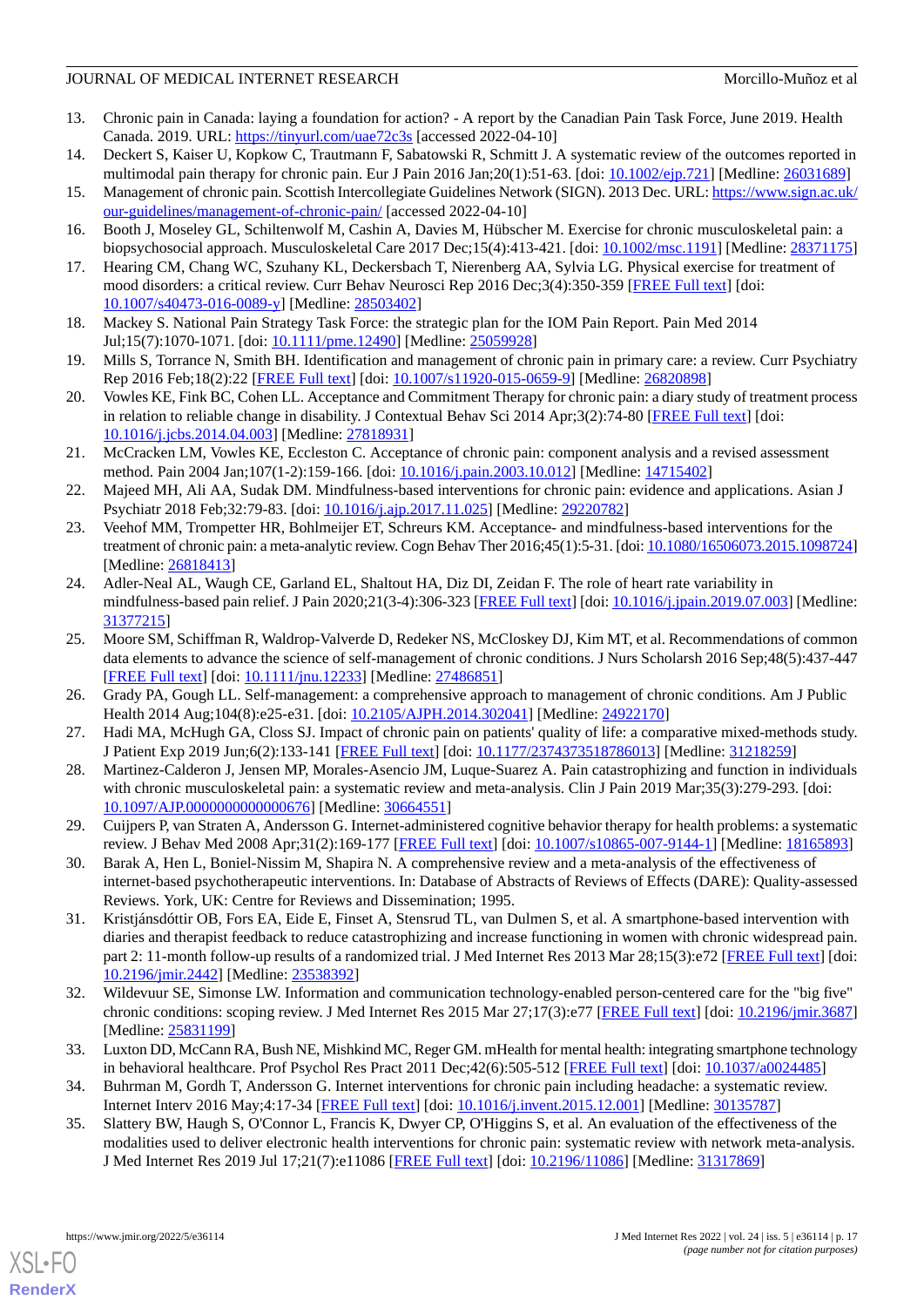# JOURNAL OF MEDICAL INTERNET RESEARCH MORE SERVICES AND MORE MORE AND MORE AND MORE AND MORE AND MORE AND MORE AND MORE AND MORE AND MORE AND MORE AND MORE AND MORE AND MORE AND MORE AND MORE AND MORE AND MORE AND MORE AND

- <span id="page-17-0"></span>36. Dworkin RH, Turk DC, Wyrwich KW, Beaton D, Cleeland CS, Farrar JT, et al. Interpreting the clinical importance of treatment outcomes in chronic pain clinical trials: IMMPACT recommendations. J Pain 2008 Feb;9(2):105-121. [doi: [10.1016/j.jpain.2007.09.005\]](http://dx.doi.org/10.1016/j.jpain.2007.09.005) [Medline: [18055266](http://www.ncbi.nlm.nih.gov/entrez/query.fcgi?cmd=Retrieve&db=PubMed&list_uids=18055266&dopt=Abstract)]
- <span id="page-17-1"></span>37. Kristjánsdóttir Ó, Fors E, Eide E, Finset A, van Dulmen S, Wigers SH, et al. Written online situational feedback via mobile phone to support self-management of chronic widespread pain: a usability study of a web-based intervention. BMC Musculoskelet Disord 2011 Feb 25;12:51 [\[FREE Full text\]](https://bmcmusculoskeletdisord.biomedcentral.com/articles/10.1186/1471-2474-12-51) [doi: [10.1186/1471-2474-12-51](http://dx.doi.org/10.1186/1471-2474-12-51)] [Medline: [21352516](http://www.ncbi.nlm.nih.gov/entrez/query.fcgi?cmd=Retrieve&db=PubMed&list_uids=21352516&dopt=Abstract)]
- <span id="page-17-2"></span>38. Morcillo-Muñoz Y, Castellano MH, Exposito FJ, Sanchez-Guarnido AJ, Alcantara MG, Baena-Parejo MI. Multimodal interventions to improve the management of chronic non-malignant pain in primary care using participatory research. Clin Pract 2021 Aug 26;11(3):561-581 [\[FREE Full text\]](https://www.mdpi.com/resolver?pii=clinpract11030072) [doi: [10.3390/clinpract11030072](http://dx.doi.org/10.3390/clinpract11030072)] [Medline: [34449567\]](http://www.ncbi.nlm.nih.gov/entrez/query.fcgi?cmd=Retrieve&db=PubMed&list_uids=34449567&dopt=Abstract)
- <span id="page-17-4"></span><span id="page-17-3"></span>39. Dorado K, Schreiber KL, Koulouris A, Edwards RR, Napadow V, Lazaridou A. Interactive effects of pain catastrophizing and mindfulness on pain intensity in women with fibromyalgia. Health Psychol Open 2018 Oct 22;5(2):2055102918807406 [[FREE Full text](https://journals.sagepub.com/doi/10.1177/2055102918807406?url_ver=Z39.88-2003&rfr_id=ori:rid:crossref.org&rfr_dat=cr_pub%3dpubmed)] [doi: [10.1177/2055102918807406\]](http://dx.doi.org/10.1177/2055102918807406) [Medline: [30364853](http://www.ncbi.nlm.nih.gov/entrez/query.fcgi?cmd=Retrieve&db=PubMed&list_uids=30364853&dopt=Abstract)]
- <span id="page-17-5"></span>40. Trompetter HR, Bohlmeijer ET, Fox JP, Schreurs KM. Behav Res Ther 2015 Nov;74:50-59. [doi: [10.1016/j.brat.2015.09.001\]](http://dx.doi.org/10.1016/j.brat.2015.09.001) [Medline: [26409158](http://www.ncbi.nlm.nih.gov/entrez/query.fcgi?cmd=Retrieve&db=PubMed&list_uids=26409158&dopt=Abstract)]
- 41. American Society of Anesthesiologists Task Force on Chronic Pain Management. Practice guidelines for chronic pain management. A report by the American Society of Anesthesiologists Task Force on Pain Management, Chronic Pain Section. Anesthesiology 1997 Apr;86(4):995-1004. [doi: [10.1097/ALN.0b013e3181c43103](http://dx.doi.org/10.1097/ALN.0b013e3181c43103)] [Medline: [9105246](http://www.ncbi.nlm.nih.gov/entrez/query.fcgi?cmd=Retrieve&db=PubMed&list_uids=9105246&dopt=Abstract)]
- <span id="page-17-6"></span>42. Busse JW, Craigie S, Juurlink DN, Buckley DN, Wang L, Couban RJ, et al. Guideline for opioid therapy and chronic noncancer pain. CMAJ 2017 May 08;189(18):E659-E666 [[FREE Full text\]](http://www.cmaj.ca/cgi/pmidlookup?view=long&pmid=28483845) [doi: [10.1503/cmaj.170363](http://dx.doi.org/10.1503/cmaj.170363)] [Medline: [28483845](http://www.ncbi.nlm.nih.gov/entrez/query.fcgi?cmd=Retrieve&db=PubMed&list_uids=28483845&dopt=Abstract)]
- <span id="page-17-7"></span>43. Clinical best practice guidelines: assessment and management of pain. Registered Nurses' Association of Ontario (RNAO). 2013. URL: <https://rnao.ca/bpg/guidelines/assessment-and-management-pain> [accessed 2022-04-10]
- <span id="page-17-8"></span>44. Blickem C, Dawson S, Kirk S, Vassilev I, Mathieson A, Harrison R, et al. What is asset-based community development and how might it improve the health of people with long-term conditions? A realist synthesis. SAGE Open 2018 Jul 06;8(3):215824401878722 [[FREE Full text\]](https://doi.org/10.1177/2158244018787223) [doi: [10.1177/2158244018787223](http://dx.doi.org/10.1177/2158244018787223)]
- <span id="page-17-9"></span>45. Mittelmark MB, Bull T, Bouwman L. Emerging ideas relevant to the Salutogenic model of health. In: Mittelmark MB, Sagy S, Eriksson M, Bauer GF, Pelikan JM, Lindström B, et al, editors. The handbook of Salutogenesis. Cham, Switzerland: Springer; Sep 3, 2017.
- <span id="page-17-10"></span>46. Biomedical Research Foundation of Cordoba. 2019. URL: [https://apps.apple.com/es/app/no-más-dolor-edcno/id1458096026](https://apps.apple.com/es/app/no-m�s-dolor-edcno/id1458096026) [accessed 2019-05-17]
- <span id="page-17-12"></span><span id="page-17-11"></span>47. García Campayo J, Rodero B, Alda M, Sobradiel N, Montero J, Moreno S. [Validation of the Spanish version of the Pain Catastrophizing Scale in fibromyalgia]. Med Clin (Barc) 2008 Oct 18;131(13):487-492. [doi: [10.1157/13127277](http://dx.doi.org/10.1157/13127277)] [Medline: [19007576](http://www.ncbi.nlm.nih.gov/entrez/query.fcgi?cmd=Retrieve&db=PubMed&list_uids=19007576&dopt=Abstract)]
- <span id="page-17-13"></span>48. Lami MJ, Martinez MP, Miró E, Sánchez AI. Spanish version of the Pain Catastrophizing Scale: psychometric study in healthy women. Behav Psychol 2013 Apr 1;22(1):137-156.
- <span id="page-17-14"></span>49. Sullivan MJ, Bishop SR, Pivik J. The Pain Catastrophizing Scale: development and validation. Psychol Assess 1995;7(4):524-532 [[FREE Full text](https://doi.org/10.1037/1040-3590.7.4.524)] [doi: [10.1037/1040-3590.7.4.524\]](http://dx.doi.org/10.1037/1040-3590.7.4.524)
- <span id="page-17-15"></span>50. Arteta J, Cobos B, Hu Y, Jordan K, Howard K. Evaluation of how depression and anxiety mediate the relationship between pain catastrophizing and prescription opioid misuse in a chronic pain population. Pain Med 2016 Feb;17(2):295-303. [doi: [10.1111/pme.12886](http://dx.doi.org/10.1111/pme.12886)] [Medline: [26235471](http://www.ncbi.nlm.nih.gov/entrez/query.fcgi?cmd=Retrieve&db=PubMed&list_uids=26235471&dopt=Abstract)]
- <span id="page-17-16"></span>51. Barraca J. Spanish adaptation of the acceptance and action questionnaire (AAQ). Int J Psychol Psychol Ther 2004;4(3):505-515.
- <span id="page-17-18"></span><span id="page-17-17"></span>52. Badia X, Roset M, Montserrat S, Herdman M, Segura A. [The Spanish version of EuroQol: a description and its applications. European Quality of Life scale]. Med Clin (Barc) 1999;112 Suppl 1:79-85. [Medline: [10618804\]](http://www.ncbi.nlm.nih.gov/entrez/query.fcgi?cmd=Retrieve&db=PubMed&list_uids=10618804&dopt=Abstract)
- <span id="page-17-19"></span>53. Herdman M, Gudex C, Lloyd A, Janssen M, Kind P, Parkin D, et al. Development and preliminary testing of the new five-level version of EQ-5D (EQ-5D-5L). Qual Life Res 2011 Dec;20(10):1727-1736 [[FREE Full text](http://europepmc.org/abstract/MED/21479777)] [doi: [10.1007/s11136-011-9903-x\]](http://dx.doi.org/10.1007/s11136-011-9903-x) [Medline: [21479777](http://www.ncbi.nlm.nih.gov/entrez/query.fcgi?cmd=Retrieve&db=PubMed&list_uids=21479777&dopt=Abstract)]
- 54. Laird NM, Ware JH. Random-effects models for longitudinal data. Biometrics 1982 Dec;38(4):963-974. [Medline: [7168798\]](http://www.ncbi.nlm.nih.gov/entrez/query.fcgi?cmd=Retrieve&db=PubMed&list_uids=7168798&dopt=Abstract)
- <span id="page-17-20"></span>55. Watson JA, Ryan CG, Cooper L, Ellington D, Whittle R, Lavender M, et al. Pain neuroscience education for adults with chronic musculoskeletal pain: a mixed-methods systematic review and meta-analysis. J Pain 2019 Oct;20(10):1140.e1-1140.e2. [doi: [10.1016/j.jpain.2019.02.011\]](http://dx.doi.org/10.1016/j.jpain.2019.02.011) [Medline: [30831273\]](http://www.ncbi.nlm.nih.gov/entrez/query.fcgi?cmd=Retrieve&db=PubMed&list_uids=30831273&dopt=Abstract)
- <span id="page-17-21"></span>56. Bhatia A, Kara J, Janmohamed T, Prabhu A, Lebovic G, Katz J, et al. User engagement and clinical impact of the manage my pain app in patients with chronic pain: a real-world, multi-site trial. JMIR Mhealth Uhealth 2021 Mar 04;9(3):e26528 [[FREE Full text](https://mhealth.jmir.org/2021/3/e26528/)] [doi: [10.2196/26528\]](http://dx.doi.org/10.2196/26528) [Medline: [33661130\]](http://www.ncbi.nlm.nih.gov/entrez/query.fcgi?cmd=Retrieve&db=PubMed&list_uids=33661130&dopt=Abstract)
- 57. Winter N, Russell L, Ugalde A, White V, Livingston P. Engagement strategies to improve adherence and retention in web-based mindfulness programs: systematic review. J Med Internet Res 2022 Jan 12;24(1):e30026 [\[FREE Full text](https://www.jmir.org/2022/1/e30026/)] [doi: [10.2196/30026\]](http://dx.doi.org/10.2196/30026) [Medline: [35019851\]](http://www.ncbi.nlm.nih.gov/entrez/query.fcgi?cmd=Retrieve&db=PubMed&list_uids=35019851&dopt=Abstract)
- 58. Khoo EL, Small R, Cheng W, Hatchard T, Glynn B, Rice DB, et al. Comparative evaluation of group-based mindfulness-based stress reduction and cognitive behavioural therapy for the treatment and management of chronic pain: a systematic review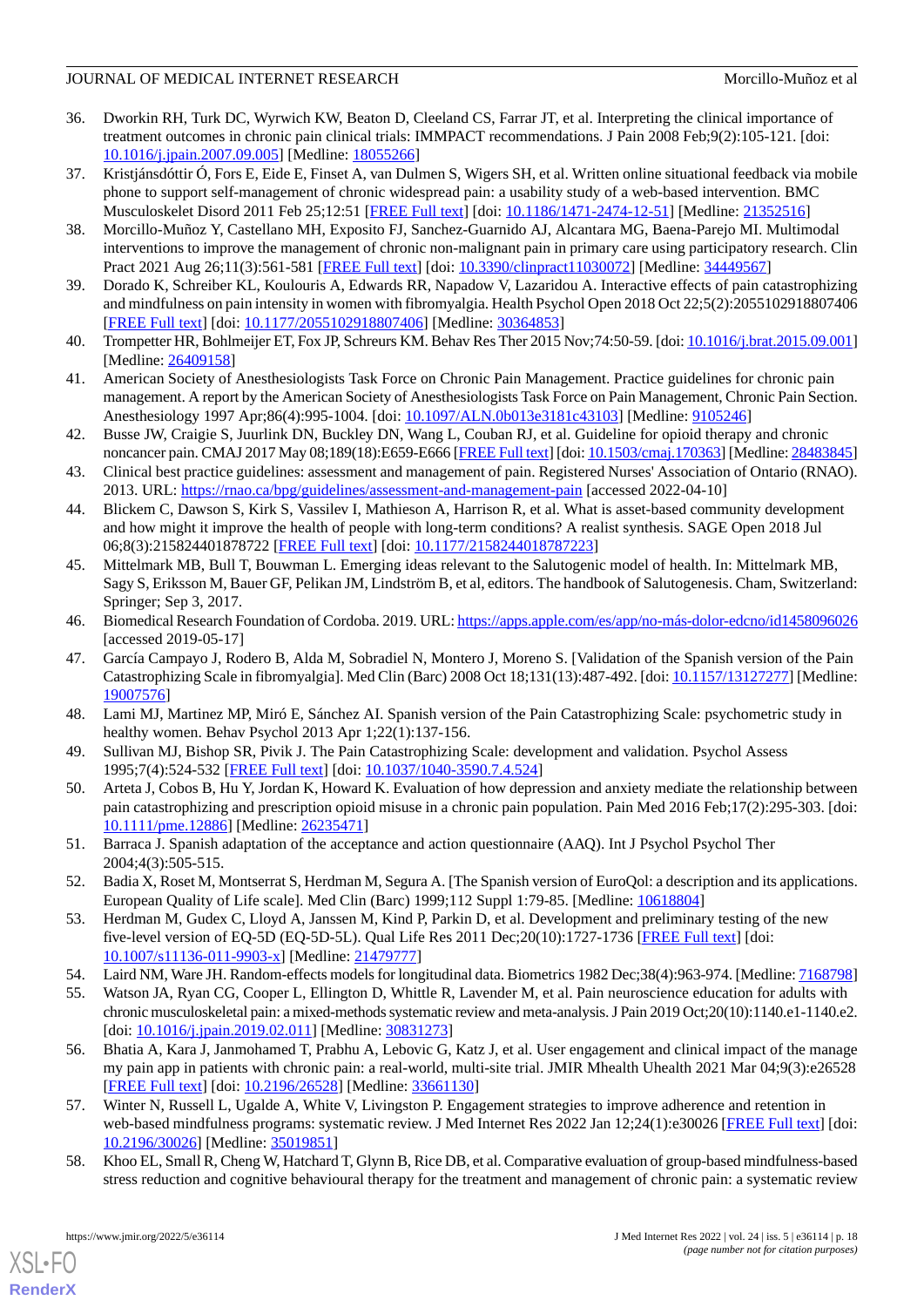and network meta-analysis. Evid Based Ment Health 2019 Feb;22(1):26-35. [doi: [10.1136/ebmental-2018-300062\]](http://dx.doi.org/10.1136/ebmental-2018-300062) [Medline: [30705039](http://www.ncbi.nlm.nih.gov/entrez/query.fcgi?cmd=Retrieve&db=PubMed&list_uids=30705039&dopt=Abstract)]

- 59. Oerlemans S, van Cranenburgh O, Herremans PJ, Spreeuwenberg P, van Dulmen S. Intervening on cognitions and behavior in irritable bowel syndrome: a feasibility trial using PDAs. J Psychosom Res 2011 Mar;70(3):267-277. [doi: [10.1016/j.jpsychores.2010.09.018](http://dx.doi.org/10.1016/j.jpsychores.2010.09.018)] [Medline: [21334498](http://www.ncbi.nlm.nih.gov/entrez/query.fcgi?cmd=Retrieve&db=PubMed&list_uids=21334498&dopt=Abstract)]
- <span id="page-18-5"></span>60. Schütze R, Rees C, Smith A, Slater H, Campbell JM, O'Sullivan P. How can we best reduce pain catastrophizing in adults with chronic noncancer pain? A systematic review and meta-analysis. J Pain 2018 Mar;19(3):233-256. [doi: [10.1016/j.jpain.2017.09.010\]](http://dx.doi.org/10.1016/j.jpain.2017.09.010) [Medline: [29122652](http://www.ncbi.nlm.nih.gov/entrez/query.fcgi?cmd=Retrieve&db=PubMed&list_uids=29122652&dopt=Abstract)]
- <span id="page-18-1"></span><span id="page-18-0"></span>61. Bartley EJ, Palit S, Fillingim RB, Robinson ME. Multisystem resiliency as a predictor of physical and psychological functioning in older adults with chronic low back pain. Front Psychol 2019 Aug 22;10:1932 [\[FREE Full text\]](https://doi.org/10.3389/fpsyg.2019.01932) [doi: [10.3389/fpsyg.2019.01932](http://dx.doi.org/10.3389/fpsyg.2019.01932)] [Medline: [31507491\]](http://www.ncbi.nlm.nih.gov/entrez/query.fcgi?cmd=Retrieve&db=PubMed&list_uids=31507491&dopt=Abstract)
- <span id="page-18-2"></span>62. Aghayousefi A, Tarkhan M, Mohammadi N, Afshar H. The role of psychological inflexibility and pain acceptance in predicting of resiliency in chronic pain patients. Q J Health Psychol 2016 Jul;5(17):23-38.
- <span id="page-18-3"></span>63. Aguilar-Palacio I, Carrera-Lasfuentes P, Rabanaque MJ. [Self-rated health and educational level in Spain: trends by autonomous communities and gender (2001-2012)]. Gac Sanit 2015;29(1):37-43 [\[FREE Full text\]](http://www.elsevier.es/en/linksolver/ft/pii/S0213-9111(14)00201-5) [doi: [10.1016/j.gaceta.2014.07.004](http://dx.doi.org/10.1016/j.gaceta.2014.07.004)] [Medline: [25127554\]](http://www.ncbi.nlm.nih.gov/entrez/query.fcgi?cmd=Retrieve&db=PubMed&list_uids=25127554&dopt=Abstract)
- <span id="page-18-4"></span>64. Garber CE, Blissmer B, Deschenes MR, Franklin BA, Lamonte MJ, Lee IM, American College of Sports Medicine. American College of Sports Medicine position stand. Quantity and quality of exercise for developing and maintaining cardiorespiratory, musculoskeletal, and neuromotor fitness in apparently healthy adults: guidance for prescribing exercise. Med Sci Sports Exerc 2011 Jul;43(7):1334-1359. [doi: [10.1249/MSS.0b013e318213fefb\]](http://dx.doi.org/10.1249/MSS.0b013e318213fefb) [Medline: [21694556\]](http://www.ncbi.nlm.nih.gov/entrez/query.fcgi?cmd=Retrieve&db=PubMed&list_uids=21694556&dopt=Abstract)
- <span id="page-18-6"></span>65. Wewege MA, Jones MD. Exercise-induced hypoalgesia in healthy individuals and people with chronic musculoskeletal pain: a systematic review and meta-analysis. J Pain 2021 Jan; 22(1): 21-31. [doi: 10.1016/j.jpain. 2020.04.003] [Medline: [32599154](http://www.ncbi.nlm.nih.gov/entrez/query.fcgi?cmd=Retrieve&db=PubMed&list_uids=32599154&dopt=Abstract)]
- <span id="page-18-7"></span>66. McCracken LM, Sato A, Taylor GJ. A trial of a brief group-based form of acceptance and commitment therapy (ACT) for chronic pain in general practice: pilot outcome and process results. J Pain 2013 Nov;14(11):1398-1406 [[FREE Full text](https://linkinghub.elsevier.com/retrieve/pii/S1526-5900(13)01132-2)] [doi: [10.1016/j.jpain.2013.06.011\]](http://dx.doi.org/10.1016/j.jpain.2013.06.011) [Medline: [24035351\]](http://www.ncbi.nlm.nih.gov/entrez/query.fcgi?cmd=Retrieve&db=PubMed&list_uids=24035351&dopt=Abstract)
- <span id="page-18-9"></span><span id="page-18-8"></span>67. Martinez-Calderon J, Meeus M, Struyf F, Miguel Morales-Asencio J, Gijon-Nogueron G, Luque-Suarez A. The role of psychological factors in the perpetuation of pain intensity and disability in people with chronic shoulder pain: a systematic review. BMJ Open 2018 Apr 13;8(4):e020703 [\[FREE Full text](https://bmjopen.bmj.com/lookup/pmidlookup?view=long&pmid=29654040)] [doi: [10.1136/bmjopen-2017-020703](http://dx.doi.org/10.1136/bmjopen-2017-020703)] [Medline: [29654040](http://www.ncbi.nlm.nih.gov/entrez/query.fcgi?cmd=Retrieve&db=PubMed&list_uids=29654040&dopt=Abstract)]
- 68. Jeffery MM, Butler M, Stark A, Kane RL. Multidisciplinary pain programs for chronic noncancer pain. Rockville, MD, USA: Agency for Healthcare Research and Quality; Sep 2011.
- <span id="page-18-11"></span><span id="page-18-10"></span>69. Luciano JV, Martínez N, Peñarrubia-María MT, Fernández-Vergel R, García-Campayo J, Verduras C, FibroQoL Study Group. Effectiveness of a psychoeducational treatment program implemented in general practice for fibromyalgia patients: a randomized controlled trial. Clin J Pain 2011 Jun; 27(5):383-391. [doi: [10.1097/AJP.0b013e31820b131c](http://dx.doi.org/10.1097/AJP.0b013e31820b131c)] [Medline: [21317775](http://www.ncbi.nlm.nih.gov/entrez/query.fcgi?cmd=Retrieve&db=PubMed&list_uids=21317775&dopt=Abstract)]
- <span id="page-18-12"></span>70. Blyth FM, March LM, Nicholas MK, Cousins MJ. Self-management of chronic pain: a population-based study. Pain 2005 Feb;113(3):285-292. [doi: [10.1016/j.pain.2004.12.004\]](http://dx.doi.org/10.1016/j.pain.2004.12.004) [Medline: [15661435\]](http://www.ncbi.nlm.nih.gov/entrez/query.fcgi?cmd=Retrieve&db=PubMed&list_uids=15661435&dopt=Abstract)
- <span id="page-18-16"></span>71. Aitken D, Buchbinder R, Jones G, Winzenberg T. Interventions to improve adherence to exercise for chronic musculoskeletal pain in adults. Aust Fam Physician 2015;44(1-2):39-42 [[FREE Full text](http://www.racgp.org.au/afp/2015/januaryfebruary/interventions-to-improve-adherence-to-exercise-for-chronic-musculoskeletal-pain-in-adults/)] [Medline: [25688958](http://www.ncbi.nlm.nih.gov/entrez/query.fcgi?cmd=Retrieve&db=PubMed&list_uids=25688958&dopt=Abstract)]
- <span id="page-18-13"></span>72. Gatchel RJ, McGeary DD, McGeary CA, Lippe B. Interdisciplinary chronic pain management: past, present, and future. Am Psychol 2014;69(2):119-130. [doi: [10.1037/a0035514\]](http://dx.doi.org/10.1037/a0035514) [Medline: [24547798\]](http://www.ncbi.nlm.nih.gov/entrez/query.fcgi?cmd=Retrieve&db=PubMed&list_uids=24547798&dopt=Abstract)
- 73. Access to and availability of non-pharmacological treatments for chronic non-cancer pain in Canada: an environmental scan - Health Technology Review. Canada's Drug and Health Technology Agency. 2021 Nov. URL: [https://cadth.ca/](https://cadth.ca/access-and-availability-non-pharmacological-treatments-chronic-non-cancer-pain-canada-0) [access-and-availability-non-pharmacological-treatments-chronic-non-cancer-pain-canada-0](https://cadth.ca/access-and-availability-non-pharmacological-treatments-chronic-non-cancer-pain-canada-0) [accessed 2022-04-10]
- <span id="page-18-14"></span>74. National Academies of Sciences, Engineering, and Medicine, Health and Medicine Division, Board on Global Health, Board on Health Sciences Policy, Global Forum on Innovation in Health Professional Education, Forum on Neuroscience and Nervous System Disorders. In: Stroud C, Posey Norris SM, Bain L, editors. The role of nonpharmacological approaches to pain management: proceedings of a workshop. Washington, DC, USA: National Academies Press; Apr 12, 2019.
- <span id="page-18-15"></span>75. Bender JL, Radhakrishnan A, Diorio C, Englesakis M, Jadad AR. Can pain be managed through the internet? A systematic review of randomized controlled trials. Pain 2011 Aug;152(8):1740-1750. [doi: [10.1016/j.pain.2011.02.012](http://dx.doi.org/10.1016/j.pain.2011.02.012)] [Medline: [21565446](http://www.ncbi.nlm.nih.gov/entrez/query.fcgi?cmd=Retrieve&db=PubMed&list_uids=21565446&dopt=Abstract)]
- <span id="page-18-17"></span>76. Totten AM, Hansen RN, Wagner J, Stillman L, Ivlev I, Davis-O'Reilly C, et al. Telehealth for acute and chronic care consultations. Rockville, MD, USA: Agency for Healthcare Research and Quality; Apr 2019.
- 77. Ledel Solem IK, Varsi C, Eide H, Kristjansdottir OB, Mirkovic J, Børøsund E, et al. Patients' needs and requirements for eHealth pain management interventions: qualitative study. J Med Internet Res 2019 Apr 01;21(4):e13205 [[FREE Full text](https://www.jmir.org/2019/4/e13205/)] [doi: [10.2196/13205](http://dx.doi.org/10.2196/13205)] [Medline: [30877780\]](http://www.ncbi.nlm.nih.gov/entrez/query.fcgi?cmd=Retrieve&db=PubMed&list_uids=30877780&dopt=Abstract)
- 78. Eysenbach G, CONSORT-EHEALTH Group. CONSORT-EHEALTH: improving and standardizing evaluation reports of web-based and mobile health interventions. J Med Internet Res 2011 Dec 31;13(4):e126 [[FREE Full text](https://www.jmir.org/2011/4/e126/)] [doi: [10.2196/jmir.1923](http://dx.doi.org/10.2196/jmir.1923)] [Medline: [22209829](http://www.ncbi.nlm.nih.gov/entrez/query.fcgi?cmd=Retrieve&db=PubMed&list_uids=22209829&dopt=Abstract)]